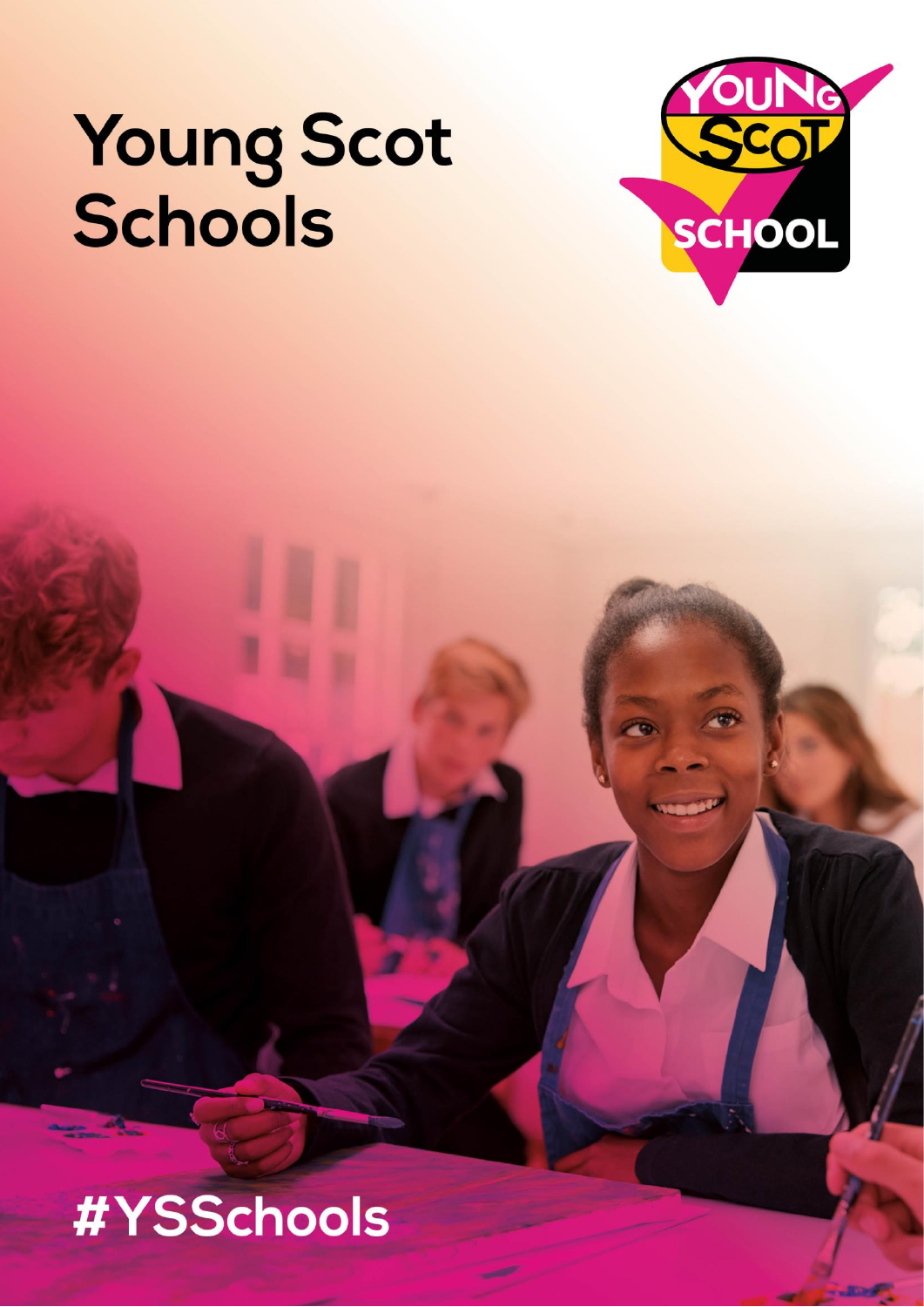



# **Young Scot Schools #YSSchools**

- **Introduction**
- Who is Young Scot?
- Young Scot Schools #YSSchools
- Links to Education
- Joining Young Scot Schools #YSSchools
- Young Scot National Entitlement Card (Criteria 1)
- Young Scot Membership (Criteria 2)
- Young Scot Hive #YSHive volunteering opportunities (Criteria 3)
- Young Scot services (Criteria 4)
- Young Scot Digital Information and Resources (Criteria 5)
- Connect with Young Scot (Criteria 6)
- Personal and Social Education (PSE)
- **Appendices**

# **Introduction**

This pack contains a guide to Young Scot and our products and services for young people. This includes information on the Young Scot National Entitlement Card (Young Scot NEC), our digital information services and campaigns, Young Scot Rewards, our volunteering opportunities, and more.



This pack gives you all the information needed to join

Young Scot Schools #YSSchools. It will also help you to deliver information sessions about Young Scot.

# **Who is Young Scot?**

We are Young Scot – the national youth information and citizenship charity for 11-26 year-olds in Scotland. We provide young people with information, ideas and opportunities. Our work helps young people navigate the challenges they face as they grow up – particularly during times of change in their lives – such as moving to high school or starting a job.

• **Inform**: We inform young people using young.scot and deliver information using the digital spaces they spend their time in – Snapchat, Instagram, Facebook, TikTok and YouTube. We also translate essential information and content into Gaelic.

In response to the increase of misinformation, we have a quality standard for our information aligned to the European Youth Information Charter. Young people are continuously making decisions and choices that significantly impact their futures. That's why they need access to quality-assured, timely and accessible information. It helps them understand their rights, make informed decisions, connects them with opportunities, and empowers them to be active citizens.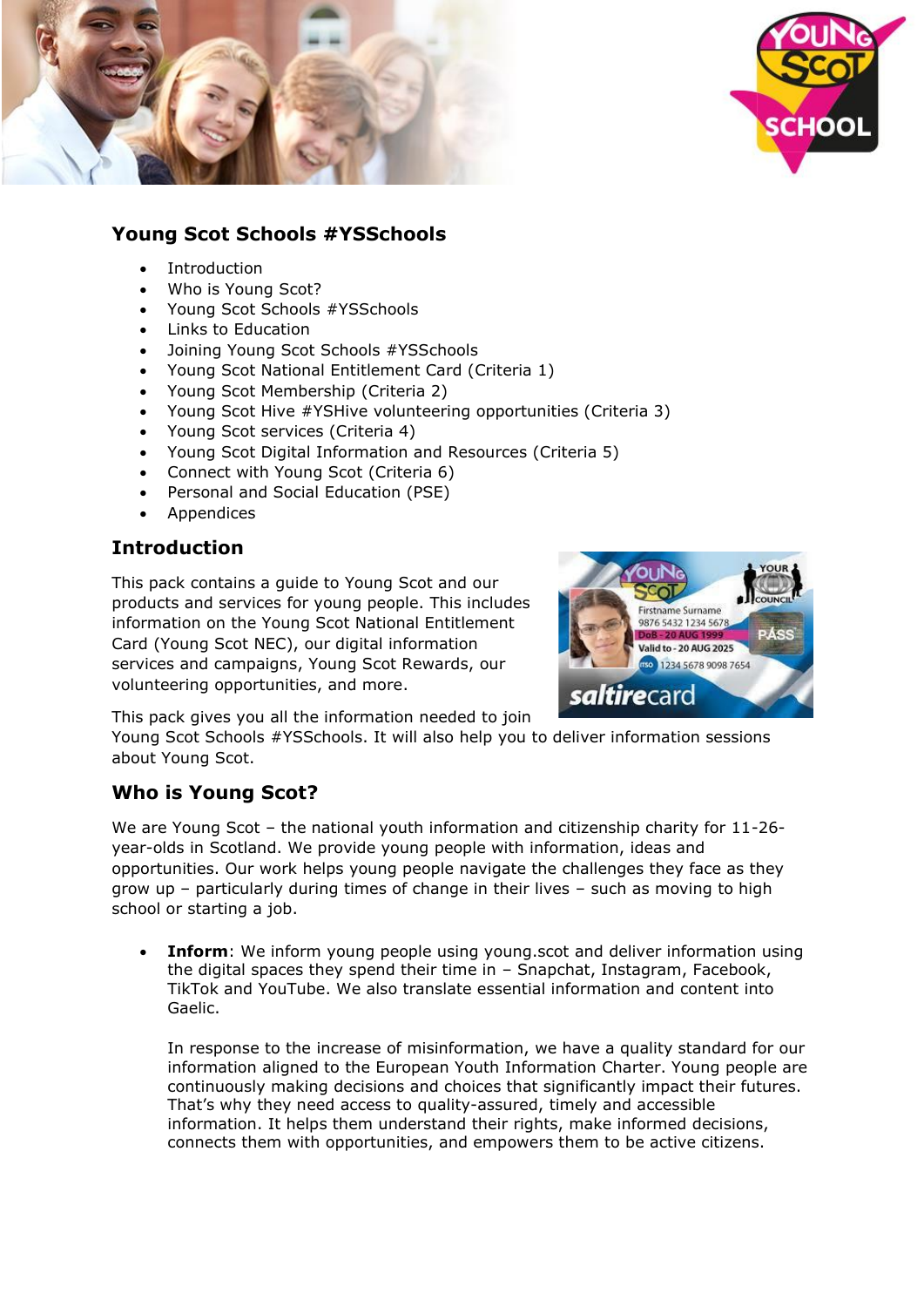



• **Connect**: Young people in Scotland are entitled to their free Young Scot National Entitlement Card (Young Scot NEC) that connect them to opportunities and services. Using their Young Scot NEC, young people can maximise their income with in-person and online discounts at local and national outlets in Scotland and across Europe. They can also use their Young Scot NECs for free proof of age, concessionary travel, and lots of local services too. They can also sign up for our exciting Young Scot Rewards.

It's important to create a level playing field for young people to access the opportunities and services that they are entitled to, regardless of geography, experience and circumstances. This supports their wellbeing and helps them to fulfil their potential.

• **Empower**: Our Young Scot Hive [#YSHive](https://youngscot.net/yshive) volunteering opportunities empower young people to be system changers by sharing power with organisations and tackling society's toughest challenges. Young people join #YSHive to have the chance to create a fairer, more sustainable world for their friends and peers, and future generations.

We've supported young people to partner with the Scottish Government, Nature Scot, BBC Scotland, Co-op Foundation, Carnegie UK Trust, 5Rights Foundation, and many more. Lots of #YSHive volunteers have a passion for an issue that they want to explore. Others come wanting to build their confidence. No matter their motivation, they take part in positive experiences and build skills that support them to be active citizens.

### **Young Scot Schools #YSSchools**

Young Scot Schools [#YSSchools](https://youngscot.net/schools) is our programme for schools that helps to make sure learners have full access to the Young Scot NEC, alongside our digital information, discounts, volunteering opportunities and other entitlements.

#YSSchools helps you to create strong links with educational outcomes, policies and procedures. These include the National Performance Framework, Curriculum for Excellence and the United Nations Convention on the Rights of the Child.

If you join Young Scot Schools #YSSchools, you will become an accredited school and will receive an accreditation badge for use on your website, social media channels and newsletters. We will also provide you resources that will support you to deliver the programme.

We are excited to work in partnership with you to ensure that your learners have more opportunities to support them to grow, thrive and achieve.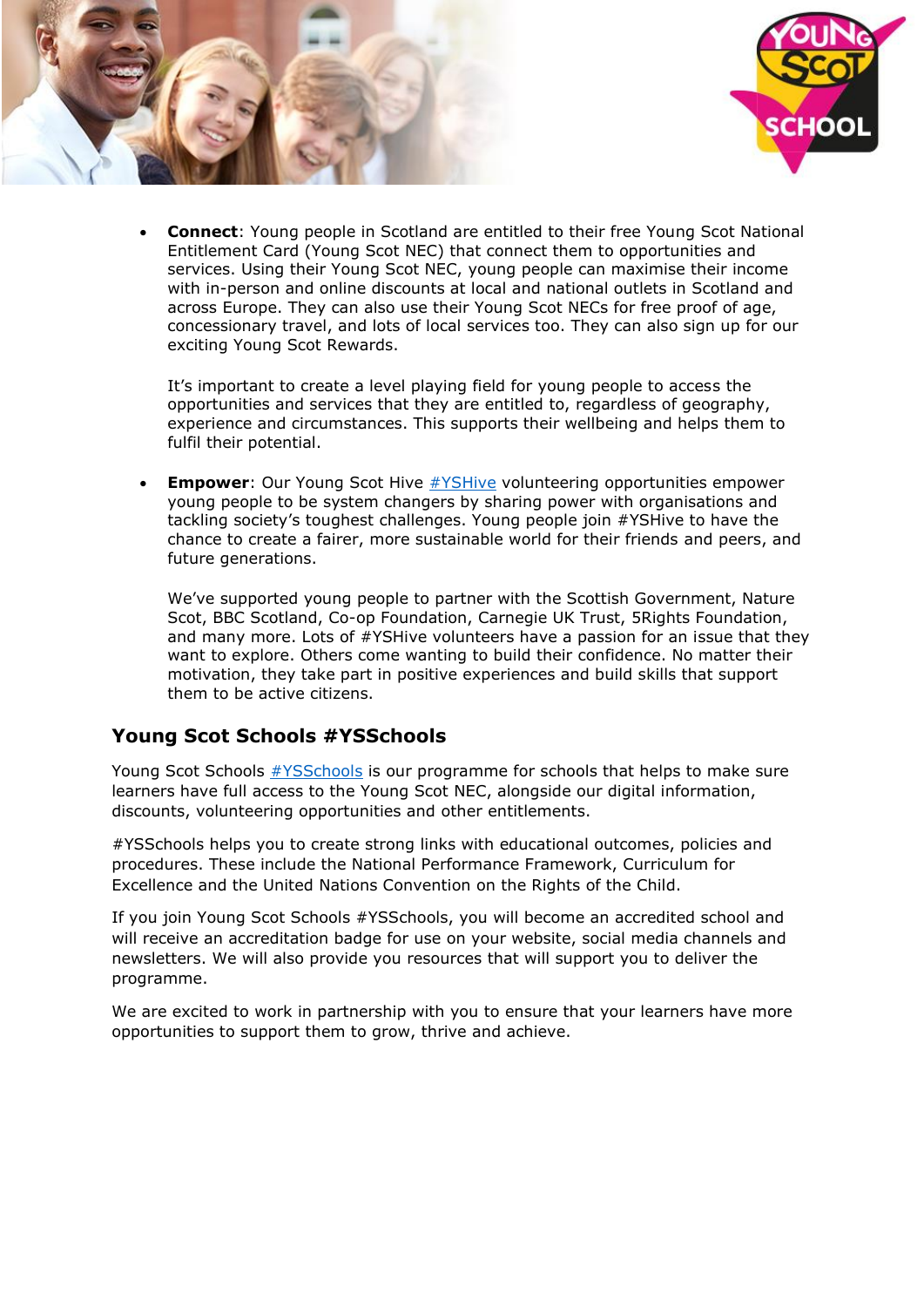



# **Links to Education**

#### **Curriculum for Excellence**

Taking part in Young Scot Schools #YSSchools can help you to offer more opportunities for your learners to develop essential skills and gain access to accurate and relevant information

- Successful Learners: access to high-quality information via young.scot and our social media channels gives young people opportunities to develop new thinking and ideas.
- Confident Individuals: our Young Scot Hive #YSHive volunteering and positive activities give young people the skills to turn their knowledge into action and opportunity.
- Responsible Citizens: the collaborative working and engagement skills young people develop whilst taking part in our opportunities helps them to develop a deeper sense of respect for others.
- Effective Contributors: our quality-assured information and opportunities help young people to develop their resilience and confidence skills.

#### **United Nations Convention on the Rights of the Child (UNCRC)**

Many of the rights within the UNCRC align with our information and opportunities, including opportunities to learn about policies, legal systems, or involvement in important decision-making. The programme ensures that young people's rights within your school are met and respected.

- Article 12: the right to give your opinion and for adults to listen and take it seriously.
- Article 13: the right to find out things and share what you think with others.
- Article 17: the right to get information that is important to your well-being, from radio, newspaper, books, computers and other sources.
- Article 29: your education should help you to use and develop your talents and abilities.
- Article 31: Every child has the right to relax, play and take part in a wide range of cultural and artistic activities.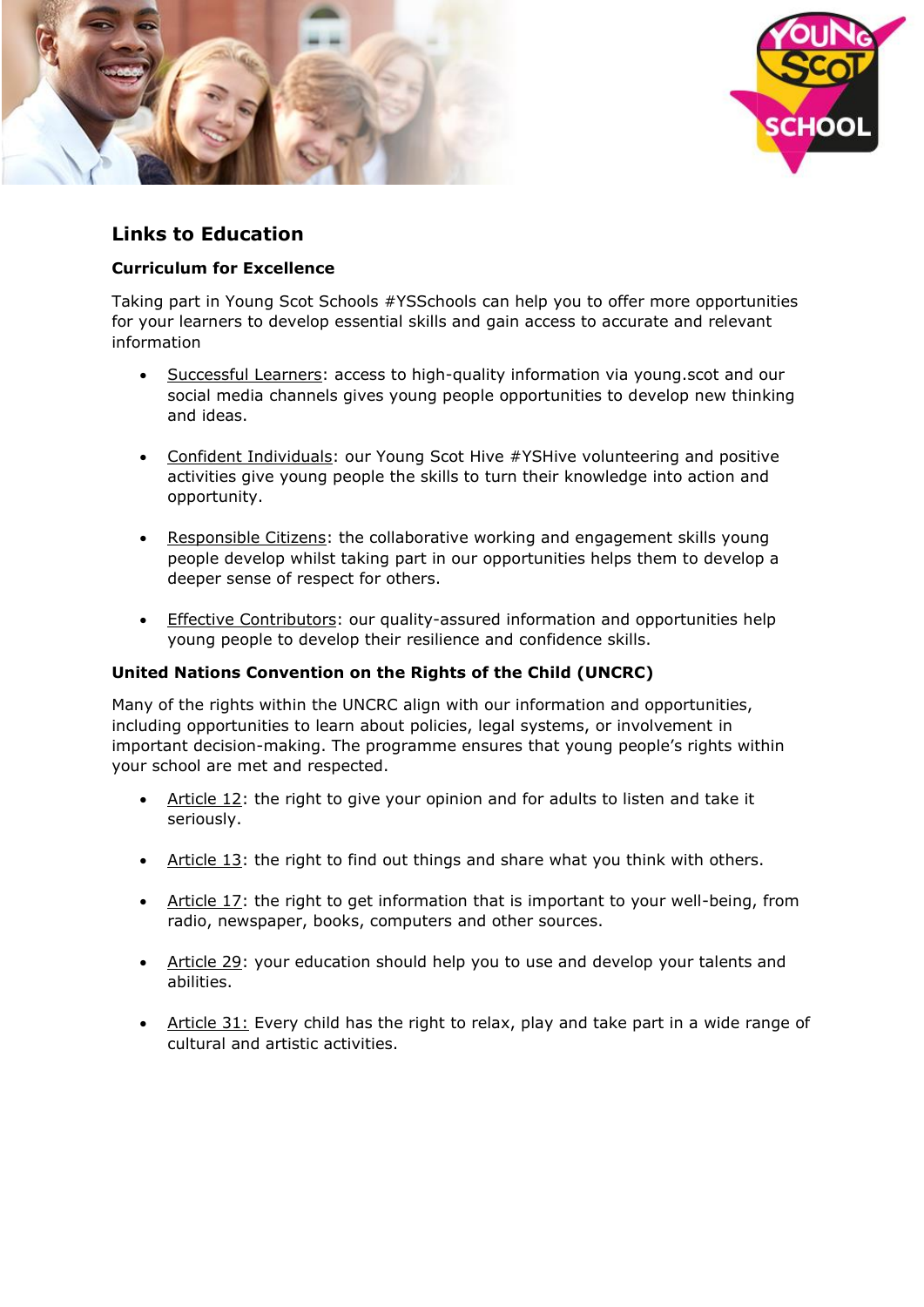



#### **Getting It Right for Every Child (GIRFEC)**

Young Scot Schools #YSSchools aligns with the principles of GIRFEC and supports the wellbeing of all young people. Our information services cover a wide range of topics, including safety, health and wellbeing, how to stay active, and many more.

Also, our [Young Scot Carers Package #YSCarers](https://young.scot/campaigns/national/young-carers) provides specific entitlements to young carers to recognise their hard work and enable these young people to feel Nurtured and Included.

#### **Developing the Young Workforce (DYW)**

We work in partnership with DYW and support the delivery of the Young Person's Guarantee. Our [website](https://young.scot/campaigns/national/work) provides information for young people on their rights at work as well as guides to understanding payslips and contracts and tips to help develop skills such as networking.

We also partner with e-Sgoil who provide DYW Live online sessions that support young people to develop employability skills, career pathways and industry connections. These include webinars, certified courses and virtual work placements. Adults can find more information [here.](https://e-sgoil.com/dyw)



#### **Mental Health and Wellbeing**

We know that mental health and emotional wellbeing is a priority for all schools.

Our  $#AyeFeel website$  has information for young people on how to look after their emotional wellbeing, support from organisations around Scotland and tips on how to promote a positive mindset.

Also, our discounts (accessed using the Young Scot NEC) offer outdoor experiences, outdoor clothing and gym memberships allow young people to manage stress and anxiety using strategies that aren't always accessible to them without their Young Scot NEC.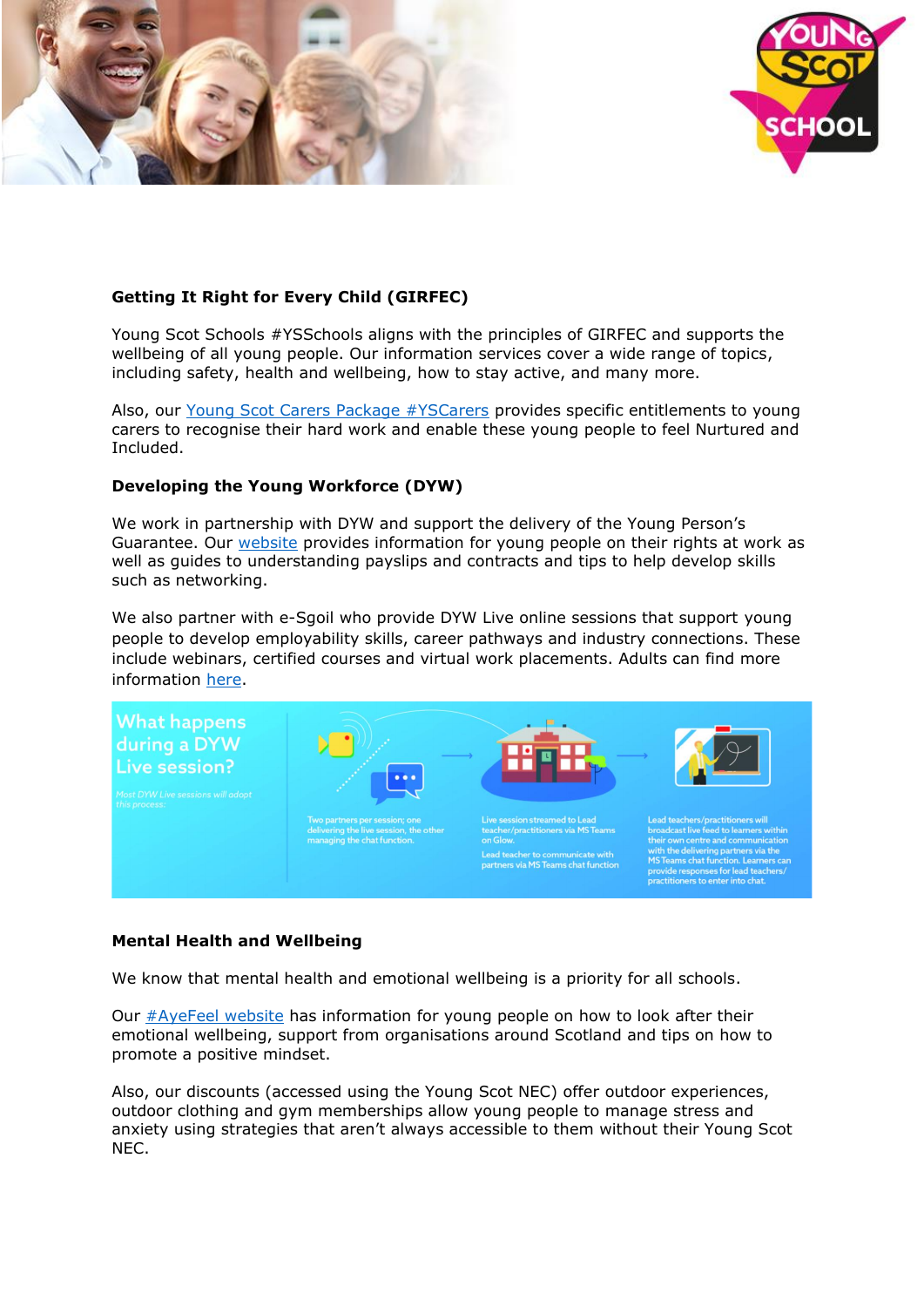



# **Joining Young Scot Schools #YSSchools**

This information will help you sign up to Young Scot Schools #YSSchools. To gain the accreditation, your school should complete at least four of the six criteria. You should share three pieces of evidence for each of the criteria you choose to complete. [Click here](https://youngscot.net/schools)  [for more information on gathering evidence.](https://youngscot.net/schools)

#### **Criteria 1: Get Your Young Scot NEC**

Your learners know the benefits of having a Young Scot NEC and how to apply for it. You share information to learners about:

- [How to apply for a Young Scot NEC.](https://young.scot/get-informed/national/young-scot-national-entitlement-card-frequently-asked-questions)
- [How to order a replacement Young Scot NEC.](https://young.scot/get-informed/national/young-scot-national-entitlement-card-frequently-asked-questions)
- [How to keep photographs up to date.](https://young.scot/get-informed/national/young-scot-national-entitlement-card-frequently-asked-questions)

#### Examples of evidence may include:

- Sending us a picture of the [Young Scot NEC poster](https://static1.squarespace.com/static/5cee5bd0687a1500015b5a9f/t/5f9a8cb33368d735c0c9f302/1603964088208/YS_Schools_Posters_A3_1.pdf) up in your school.
- Send pictures of an information assembly on the Young Scot NEC using [this](https://static1.squarespace.com/static/5cee5bd0687a1500015b5a9f/t/61a7611ad829653c53e7ee7a/1638359324024/Criteria+1+-+NEC.pdf)  [presentation.](https://static1.squarespace.com/static/5cee5bd0687a1500015b5a9f/t/61a7611ad829653c53e7ee7a/1638359324024/Criteria+1+-+NEC.pdf)
- Provide us with information on which staff members are responsible for providing your learners with up-to-date information on the Young Scot NEC.

#### **Criteria 2: Sign up to your Young Scot Membership**

Your learners know how to sign up to Membership on young.scot to access online discounts and Young Scot Rewards. You share information about:

- The benefits of taking part in Young Scot Rewards.
- [How to sign up for Membership on young.scot.](https://www.youtube.com/watch?app=desktop&feature=youtu.be&reload=9&v=-T8iwPR4Wwg)
- [How to access online discounts and Young Scot Rewards.](https://young.scot/discounts-and-rewards)

#### Examples of evidence may include:

- Send pictures of an information assembly on the Young Scot Membership using [this presentation.](https://static1.squarespace.com/static/5cee5bd0687a1500015b5a9f/t/61a76158977e6d7ac1f837de/1638359387334/Criteria+2+-+Membership.pdf)
- Share a picture of you showing our [membership video](https://www.youtube.com/watch?v=-T8iwPR4Wwg) to your learners.
- Send us a picture of the [Young Scot Membership poster](https://static1.squarespace.com/static/5cee5bd0687a1500015b5a9f/t/5f9a8d1638fc5b520e80870b/1603964190410/YS_Schools_Posters_A3_2.pdf) up in your school.
- Share a lesson plan that teachers have used where they have shown your learners how to sign up to membership.
- Provide us with information on which staff members are responsible for providing learners with up-to-date information on how to sign up for Young Scot Membership.

#### **Criteria 3: Young Scot Hive #YSHive volunteering opportunities**

Your learners receive regular information about the many different volunteering opportunities with Young Scot Hive #YSHive. You share information about:

- The benefits of volunteering.
- Why Young Scot Hive #YSHive is important.
- [Where to find information and opportunities with #YSHive.](https://young.scot/get-involved)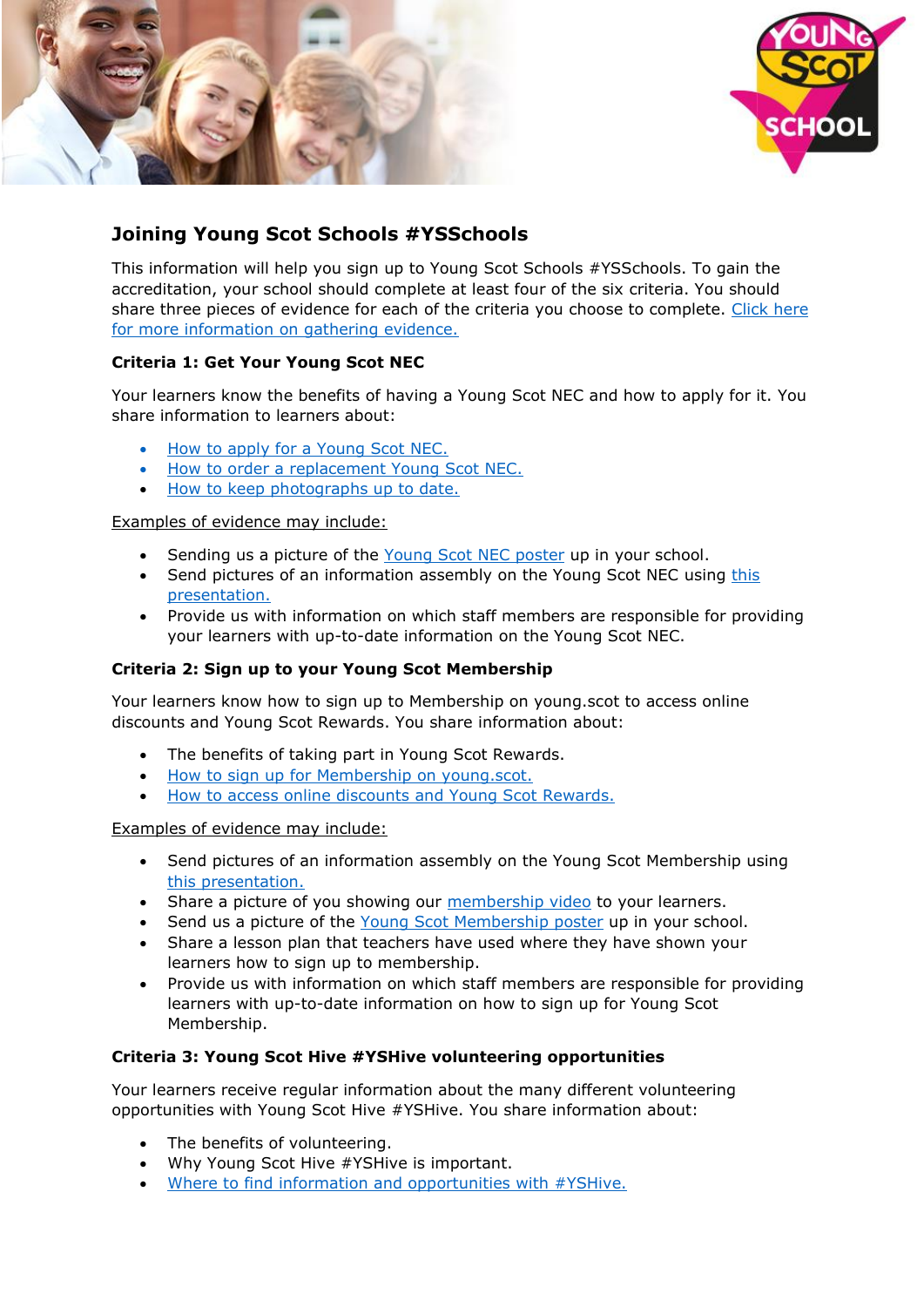



Examples of evidence may include:

- Send pictures of an information assembly on #YSHive using [this presentation.](https://static1.squarespace.com/static/5cee5bd0687a1500015b5a9f/t/61a761836fd4da066c9428f9/1638359428860/Criteria+3+-+Hive.pdf)
- Sending us a picture of the [#YSHive poster](https://static1.squarespace.com/static/5cee5bd0687a1500015b5a9f/t/5f9a8cef325d596dd6d25da7/1603964144091/YS_Schools_Posters_A3_3.pdf) up in your school.
- Share a lesson or assemblies where #YSHive opportunities are shared with learners.
- Share current #YSHive opportunities on your school's social media channels or newsletter and send us evidence of this.

#### **Criteria 4: Young Scot Services**

Your learners know about the free local and national Young Scot services on offer to them. You share information about:

- Different Young Scot services, including [#YSAttain,](https://youngscot.net/la-attain) [#YSCarers](https://youngscot.net/youngcarers) and [#YSNext.](https://youngscot.net/young-scot-next-ysnext)
- Where to find information on Young Scot services.
- The benefits of different Young Scot services.

Examples of evidence may include:

- Send pictures of an information assembly on the YS Services using this [presentation.](https://static1.squarespace.com/static/5cee5bd0687a1500015b5a9f/t/61a761c10ccdb40ea755e0d6/1638359491219/Criteria+4+-+Packages.pdf)
- Sending us a picture of different Young Scot posters displayed in your school.
- Send us a copy of a lesson or assembly plan used to share information about Young Scot services.
- Share a picture of an assembly or lesson using the [Young Scot presentation.](https://static1.squarespace.com/static/5cee5bd0687a1500015b5a9f/t/60018db05a6aff6763d6fdb8/1610714545862/Young+Scot+Information.pdf)
- Share some examples with us of questions/queries that learners may have had about our services. This will help us to know where we need to add more information.
- Use or share information about [#YSNext,](https://youngscot.net/young-scot-next-ysnext) the [Young Carers Package](https://youngscot.net/young-carers-package) and [#YSAttain](https://youngscot.net/attainment) in your school and send us evidence of this.
- Sign up and join our [DYW Live sessions,](https://www.e-sgoil.com/information-literacy-what-it-is-why-it-is-important-and-how-we-can-use-it/) delivered in partnership with e-Sgoil.

#### **Criteria 5: Young Scot Information and Resources**

Your learners take part in lessons, assemblies or information session that use our themed/topical digital information for young people, campaign materials or resources. You share:

- Digital information and campaigns on [young.scot.](https://young.scot/get-informed)
- Activities from our [learning resources page](https://youngscot.net/learning-resources) to consolidate learning on topics (not information about Young Scot).

Examples of evidence may include:

- Send pictures of an information assembly on Young Scot Information using [this](https://static1.squarespace.com/static/5cee5bd0687a1500015b5a9f/t/61a761f10ccdb40ea755e566/1638359539048/Criteria+5+-+Information.pdf)  [presentation.](https://static1.squarespace.com/static/5cee5bd0687a1500015b5a9f/t/61a761f10ccdb40ea755e566/1638359539048/Criteria+5+-+Information.pdf)
- Share a picture of an assembly or lesson taking place that uses our information [resources.](https://young.scot/get-informed)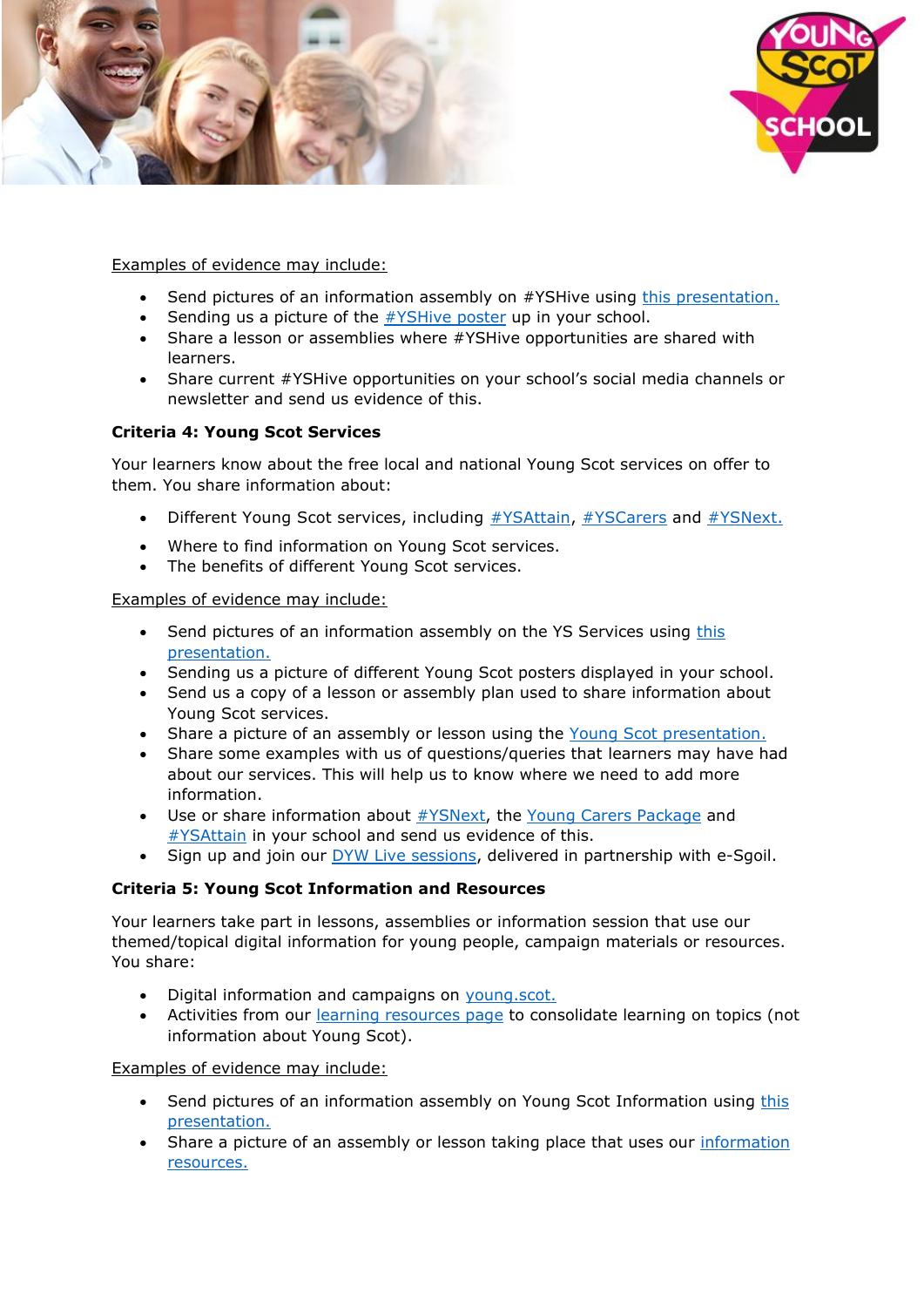



- Send us an image of learners accessing our website to view [information resources](https://young.scot/get-informed) (please do not disclose the identity of learners).
- Share a lesson plan that incorporates one or more of our learning resource [activities](https://youngscot.net/learning-resources) (not information about Young Scot).
- Send us a screenshot of Young Scot social media channels being promoted on your schools' online channels, newsletter or of the poster displayed in your school.

#### **Criteria 6: Connect with Young Scot**

Your school is in touch with your Local authority's Young Scot representative, and you collaborate on local Young Scot opportunities, including:

- Bulk Young Scot NEC processes in your school.
- Creating local digital content on young.scot/near-me.

Examples of evidence may include:

- Share with us discussion points from your meeting with your Local authority's Young Scot representative.
- Send us a link to digital content that your learners have created on your local [page.](https://young.scot/near-me)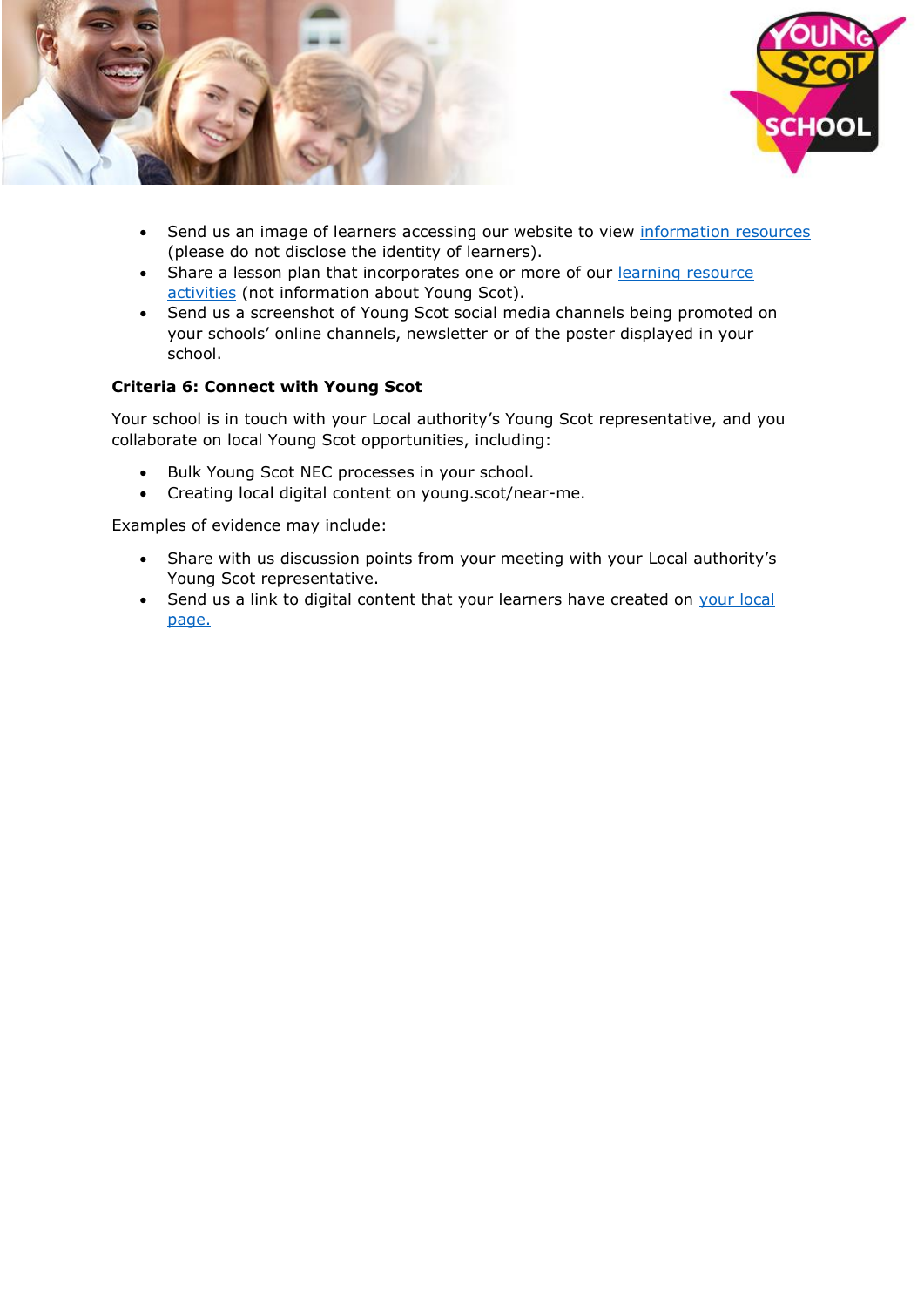



# **Young Scot NEC (Criteria 1)**

- The Young Scot NEC is free of charge to 11-26-year-olds living in Scotland. This is a smart chip contactless card and is part of Scotland's national smartcard system.
- PASS (Proof of Age Standards Scheme) the Young Scot NEC is part of the accredited national proof of age card scheme PASS. Young Scot NEC are recognised in law by The Scottish Government and Police Scotland as an acceptable form of proof of age. PASS provides an easy solution for local retailers to check someone's age. The Young Scot NEC is accessible to young people without a driver's license or passport. PASS helps local businesses stay the right side of the law on the sale of restricted goods. By encouraging the use of PASS, we can help reduce the number of lost drivers' licenses and passports. PASS is a safe, secure, valid form of proof of age supported by experts and the police.
- Free bus travel for under-22-year-olds. Young people will be able to access the new free bus scheme in January 2022 using the National Entitlement Card (NEC) or Young Scot branded NEC. However, work is still ongoing to finalise the application process, so we recommend waiting until further information on how to apply for and access the Young Persons' Free Bus Travel Scheme is provided later this year. [Please check the Transport Scotland website for updates.](https://www.transport.gov.scot/concessionary-travel/young-persons-free-bus-travel-scheme/)
- Cashless Catering young people can use their Young Scot NEC to pay for school lunches. They can do this by loading money up on their Young Scot NEC, either via cheque/cash or online. If they are entitled to free school meals, money will be automatically added to their card every day that they can spend in the school canteen.
- In-person & Online Discounts We help young people maximise their income and improve their wellbeing by giving them [800 discounts at 400 retailers](https://young.scot/discounts-and-rewards) and venues across Scotland, accessed using their Young Scot NEC. Some of our most popular [in-person discounts](https://young.scot/discounts-and-rewards/discounts?instore=1) are at the Co-op, Cotswold Outdoor, Citylink and Schuh. Young people can also sign up at [young.scot](https://young.scot/) and get access to our [online discounts,](https://young.scot/discounts-and-rewards/discounts?online=1) including money off at Pure Gym, Footasylum, Hostelling Scotland, Snow + Rock, Cass Art and Cineworld. Scotland's 700,000 Young Scot NEC holders and the 7.2 million European Youth Cardholders can also access 100,000 discounts in 41 countries across mainland Europe on travel, culture, accommodation and education. This is thanks to our partnership with the [European Youth Card Association.](https://young.scot/campaigns/national/europe)
- Access to Leisure Facilities & Libraries In some parts of Scotland, young people can use their Young Scot NEC to access the gym and swimming pool, get money off classes, and access their local library. They can check with their local Young Scot representative to find out if they can use their card at leisure centres in their area.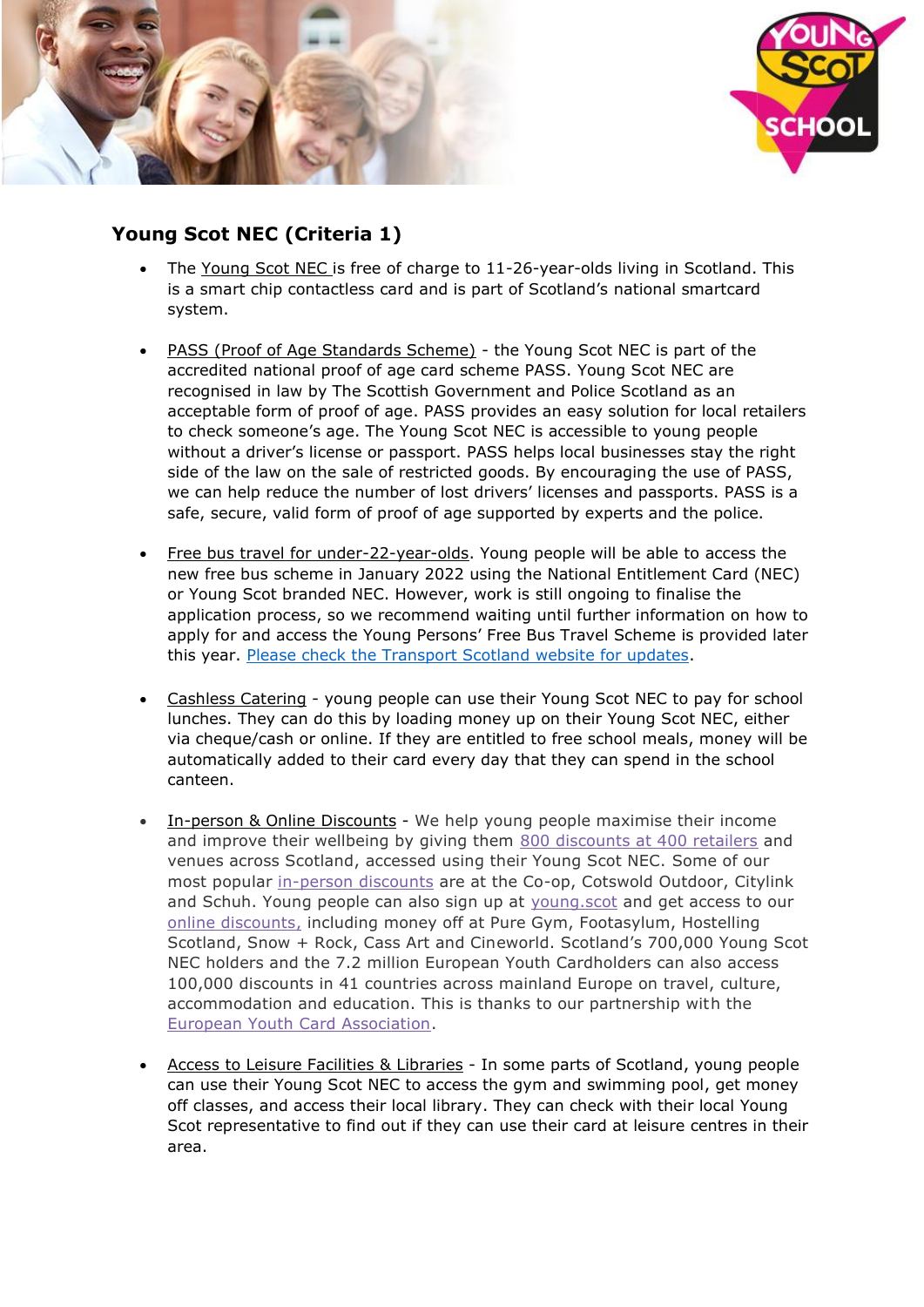



• E-Voting & Participatory Budgeting – Young people can use their Young Scot NEC to [vote](https://voting.youngscot.org/Election/SelectConstituencyGroup/pbtv) in their local authority participatory budgeting poll. This allows young people to vote on how an allocated amount of money is spent within their community on youth projects.

In Appendix 1 you will find a list of in-person discounts young people can access with their Young Scot NEC. Young people can also sign up at young.scot to access online discounts. Also, each local authority has specific discounts for young people to access in their area such as local cafes and leisure centres.

#### **How to apply for a Young Scot NEC or order a replacement**

Local authorities across Scotland issue the Young Scot NEC. Young people should contact them directly to:

- apply for a new Young Scot NEC
- update a photograph
- or replace a lost Young Scot NEC

If a young person is applying for their first Young Scot NEC, then they can use Get [Your](https://getyournec.scot/nec/) [NEC](https://getyournec.scot/nec/) if their local authority is signed up. The service is available if they are 12-26 years old. They can sign up for [myaccount.](https://www.mygov.scot/myaccount) They will also need a passport or driving licence to apply for a Young Scot NEC this way. They can go to getyournec.scot FAQ for more information and to find out if their local authority is signed up

Some local authorities will allow young people to apply for a young school NEC in person at local libraries and civil buildings. They should contact their local authority to find out about the services on offer near their home.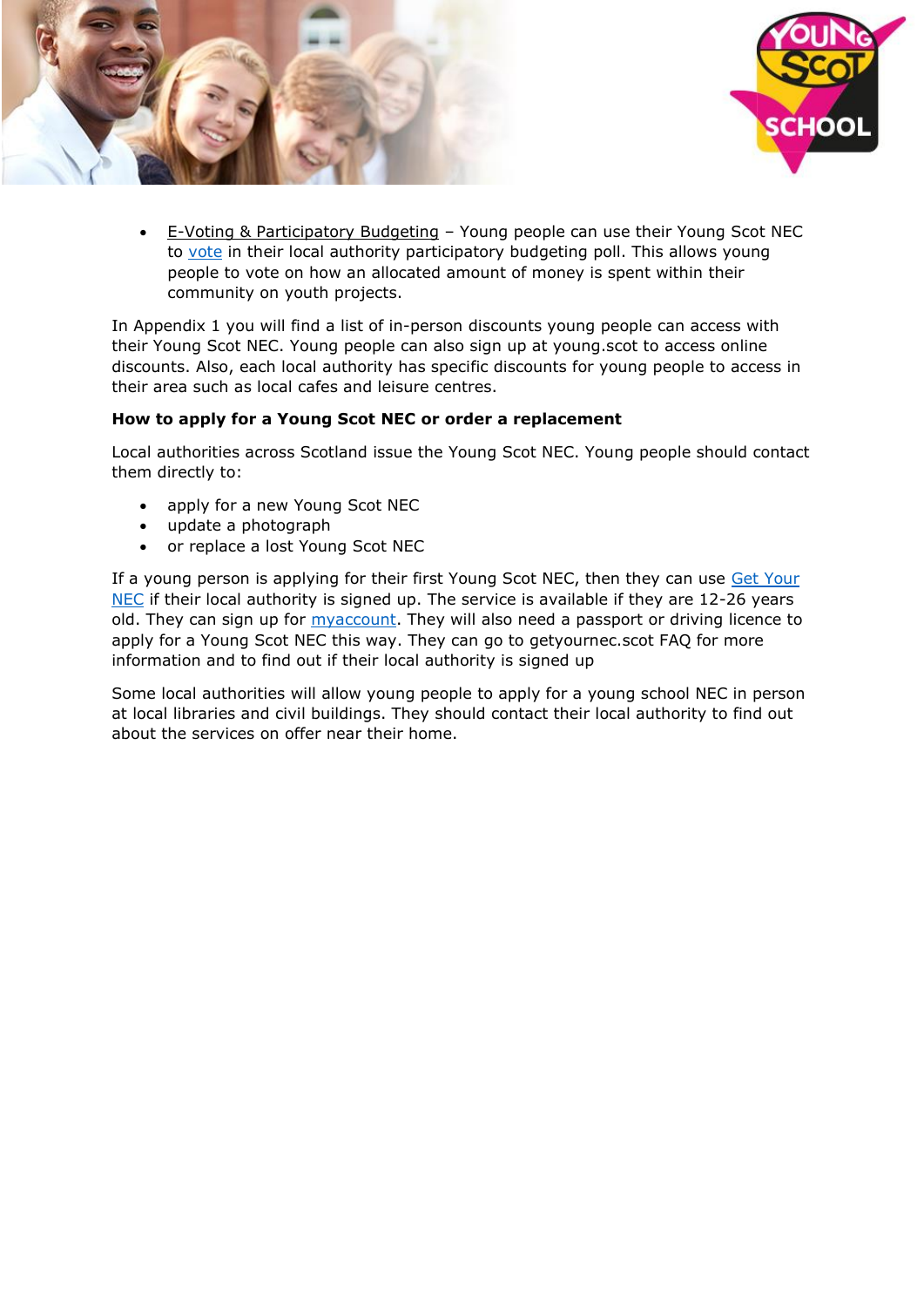



# **Young Scot Membership (Criteria 2)**

All 12-26-year-olds in Scotland can sign up as a member for free at young.scot and access Young Scot Rewards. Every young person living in Scotland is entitled to a free Young Scot NEC so there are no financial barriers to taking part. Once they're signed up at young.scot, young people can take part in lots of different types of activities and earn Young Scot Rewards points.

#### How to sign up for Membership

Young people do not need their NEC number to sign up as a member. In appendix 2 you will find a step-by-step guide for young people on how to sign up to Young Scot Membership.

#### How to Access Online Discounts & Young Scot Rewards

With Young Scot Membership, young people can earn rewards points by completing fun activities online. Once they have built up their points, they will be able to exchange them for rewards.

#### How to Complete Activities

Young people can complete activities to build up your points total. They can find activities by clicking on 'Rewards' and selecting 'activities' in the filter. There are quizzes, surveys, articles to read and more. At the end of the activity, they'll get a points code to redeem to collect their points.

To complete an activity online, young people must be signed in. They will find an activity they want to complete and click the pink 'Get Now' button under 'Ready to Get Started?' to sign in and complete the activity. If they are already signed in, they'll be able to complete the activity straight away.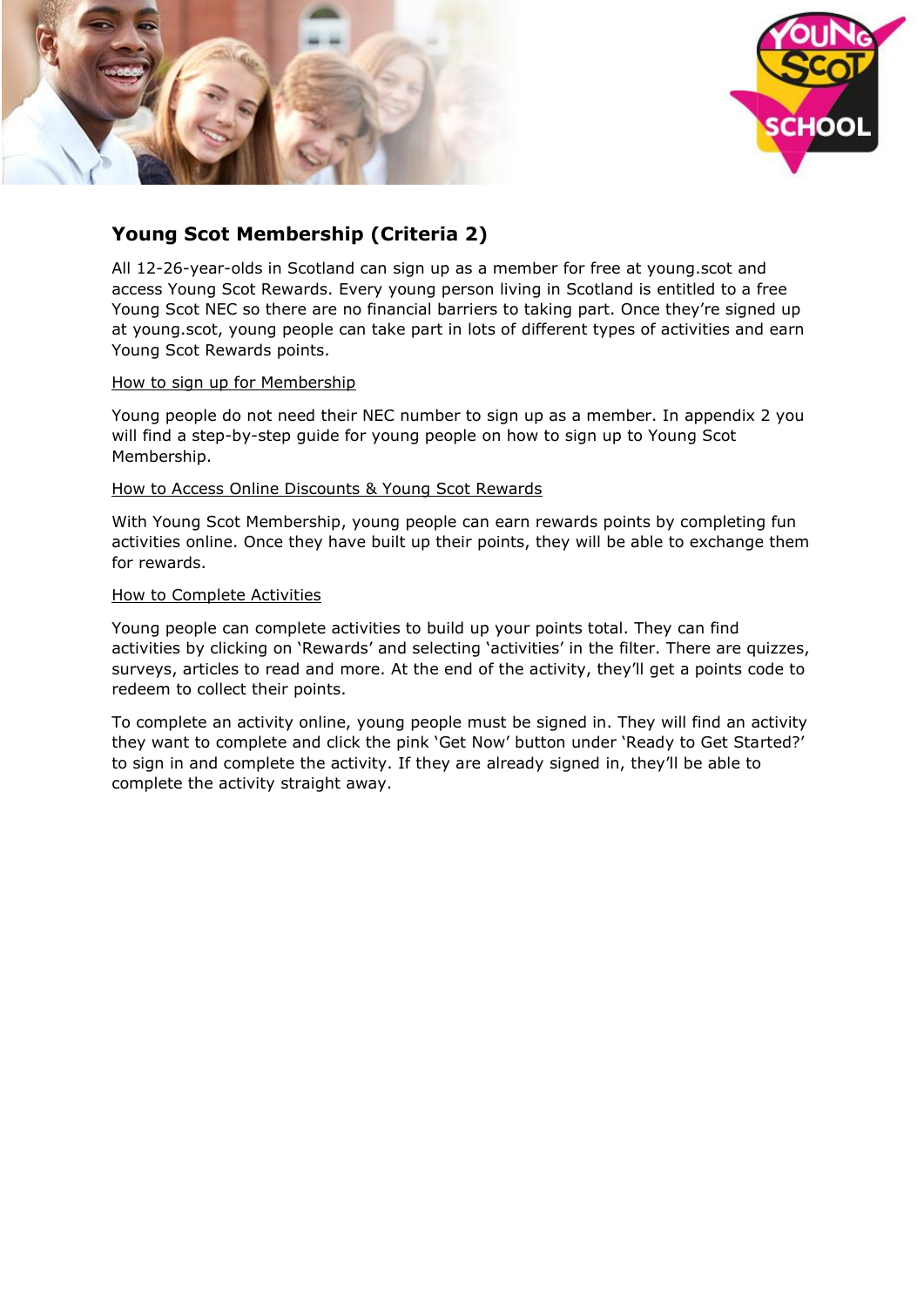



How to Redeem Points

There are two ways for young people to redeem their points. They can click on the link provided to add their points automatically to their account or they can write down or copy the eight-digit points code and click on the grey trophy button on the top right of the screen, or 'Use a Points Code' on their dashboard.

| Rewards<br><b>Discounts</b> | <b>Special Opportunities</b>    | My Membership     | OQTA |
|-----------------------------|---------------------------------|-------------------|------|
|                             | <b>My Points</b><br><b>5007</b> | Use a Points Code |      |

#### Rewards

There are four types of rewards to exchange points on.

- Win: Enter prize draws by exchanging 25 points. Items up for grabs can include tickets to sporting and cultural events or the latest tech and gadgets.
- Claim: Exchange points to claim instant rewards like stationary, vouchers, sports gear and more.
- Apply: Apply for experiential rewards in exchange for 25 points. Experiences can include going behind the scenes at events and businesses or work shadow experiences with leaders at top Scottish organisations.
- Donate: Exchange rewards points to make donations to important and well deserving charities and causes like the Big Issue, British Heart Foundation and MND Scotland.

To claim, apply for and donate rewards or to enter a prize draw, young people need to be signed in. They should click 'Get Now' to sign in and then complete the form. If they're already signed in, simply complete the form and exchange the points for the reward.

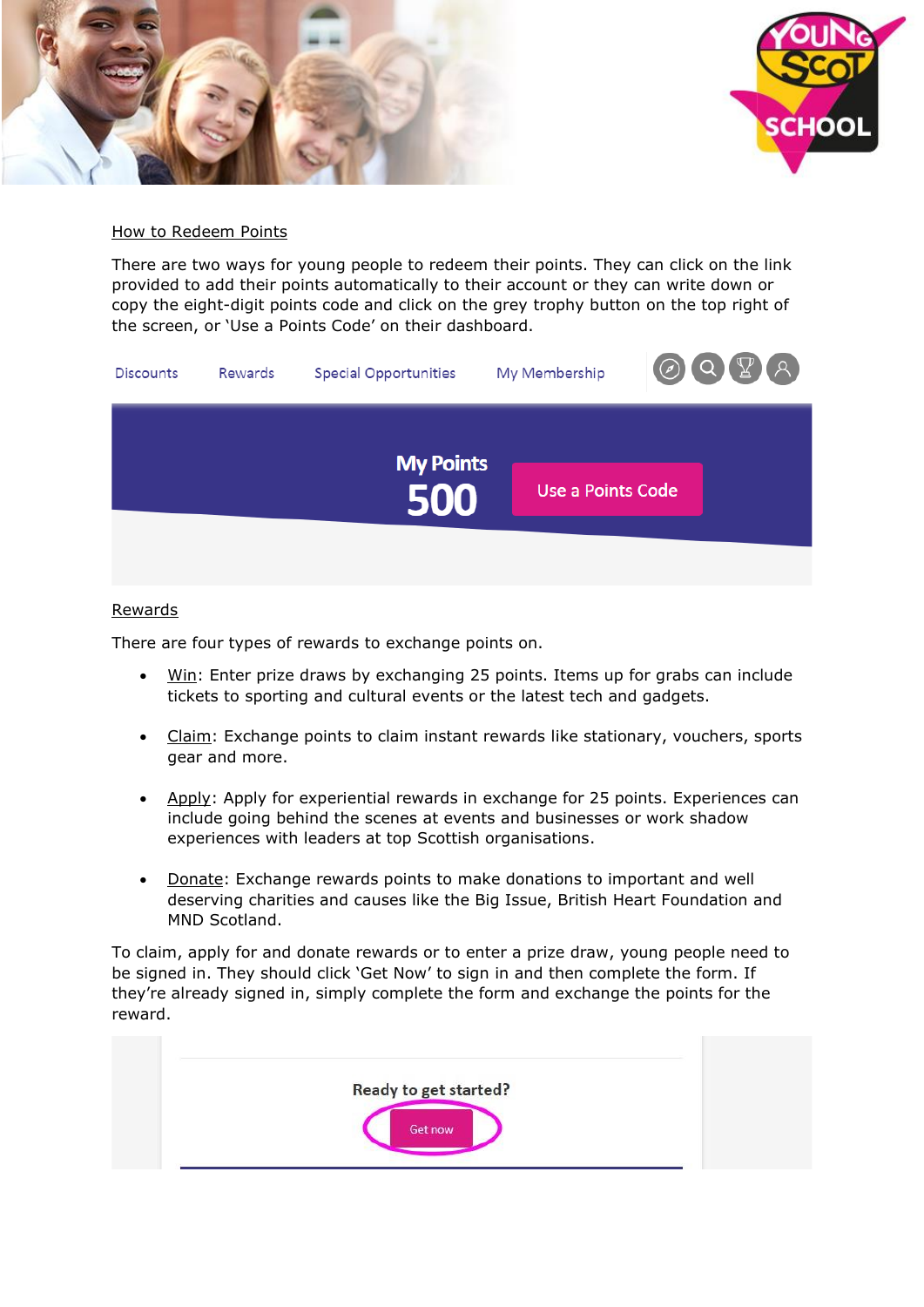



# **Young Scot Hive #YS Hive (Criteria 3)**

[#YSHive](https://youngscot.net/yshive) empowers young people to be system changers and influencers by sharing power with organisations and tackling society's toughest challenges. Co-designed by young people, we support organisations to partner with young people to define, design and deliver of new policies and improvements to services.

Our range of engaging and ethical design models create conditions, discover insights, shape ideas for improvement to unlock culture and system change. Our skills, design models and tools support our #YSHive young volunteers to:



- Explore Frame the vision, probe problems and question the big picture.
- Create Seek opportunities to prototype and play with ideas to take a deeper dive into the issues.
- Disrupt Test ideas in the real world and question the future to learn if they have value.
- Act Share learning stories and pitch bold ideas to challenge decision makers and influence real system change.

#### Benefits of volunteering

- Volunteering with us provides young people with opportunities to build their knowledge and skills outside the classroom. They will work with a team of young people, cultivating relationships and improving their confidence.
- Young people are given the time and resources as well as expert support and advice to create a movement of change. They'll have the chance to create a more sustainable and fairer world by working with our partners on co-design projects. This will empower them to share learning stories and pitch bold ideas to challenge decision makers and influence real system change.
- We develop our young volunteers through training and accreditation, meaning that the time young people spend volunteering is recognised.
- We co-deliver projects with partners who work with young people from underrepresented backgrounds. This approach ensures we are fully reflective of all Scotland's young people.
- Volunteering is free, and accommodation and meal expenses covered for inperson opportunities.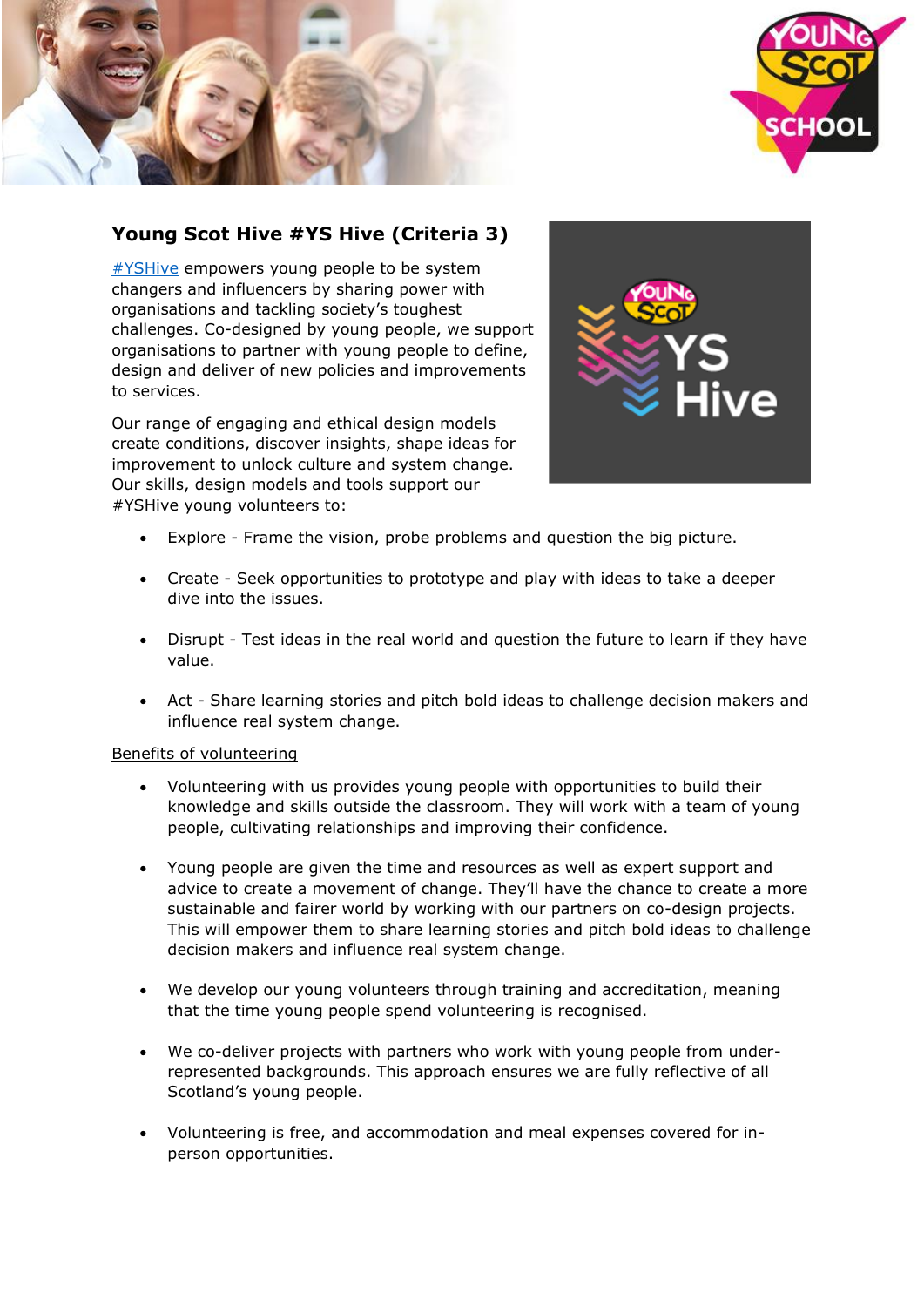



# **Young Scot Services – (Criteria 4)**

We offer a range of support to young people facing barriers – helping them to fulfil their potential.

#### **Young Carers Package #YSCarers**

The Young Carers Package [#YSCarers](https://youngscot.net/young-carers-package) is part of the Scottish Government's commitment to recognising the contributions of young carers. The package is a special bundle of treats available to all young carers, aged 11 to 18 inclusive in Scotland. It's filled with special treats to help them make the most of their free time and support them in their caring role and is completely free.



As well as supporting those who have already recognised their caring role, #YSCarers aims to support young people who don't see themselves as young carers to access support they're entitled to. To this end, the application process is simple and straightforward, increasing the accessibility of the package. To apply for the Young Carers Package, young carers aged 12-years-old and over first sign up for Young Scot Membership and apply under 'Special Opportunities'.

All that's required are some personal details (name, age, and email address) and the contact details of a trusted adult who can verify the caring role of the applicant. This might be a parent, support worker or teacher/lecturer. We'll then contact them to check that the applicant fits the eligibility criteria. We also ask if the applicant has completed a Young Carer Statement, if they're aware of other support available (for example through their school or employer) and how their caring role feels for them. However, these answers don't affect the applicant's eligibility.

Once approved, young carers will be able to access special opportunities and discounts from their Membership Dashboard. Under-12-year-olds can't currently sign up for Young Scot Membership due to data protection regulations. However, they can still access the Young Carers Package by filling out a [simple online form.](https://www.surveygizmo.eu/s3/90147053/Application-Form-for-Young-Carers-Package.)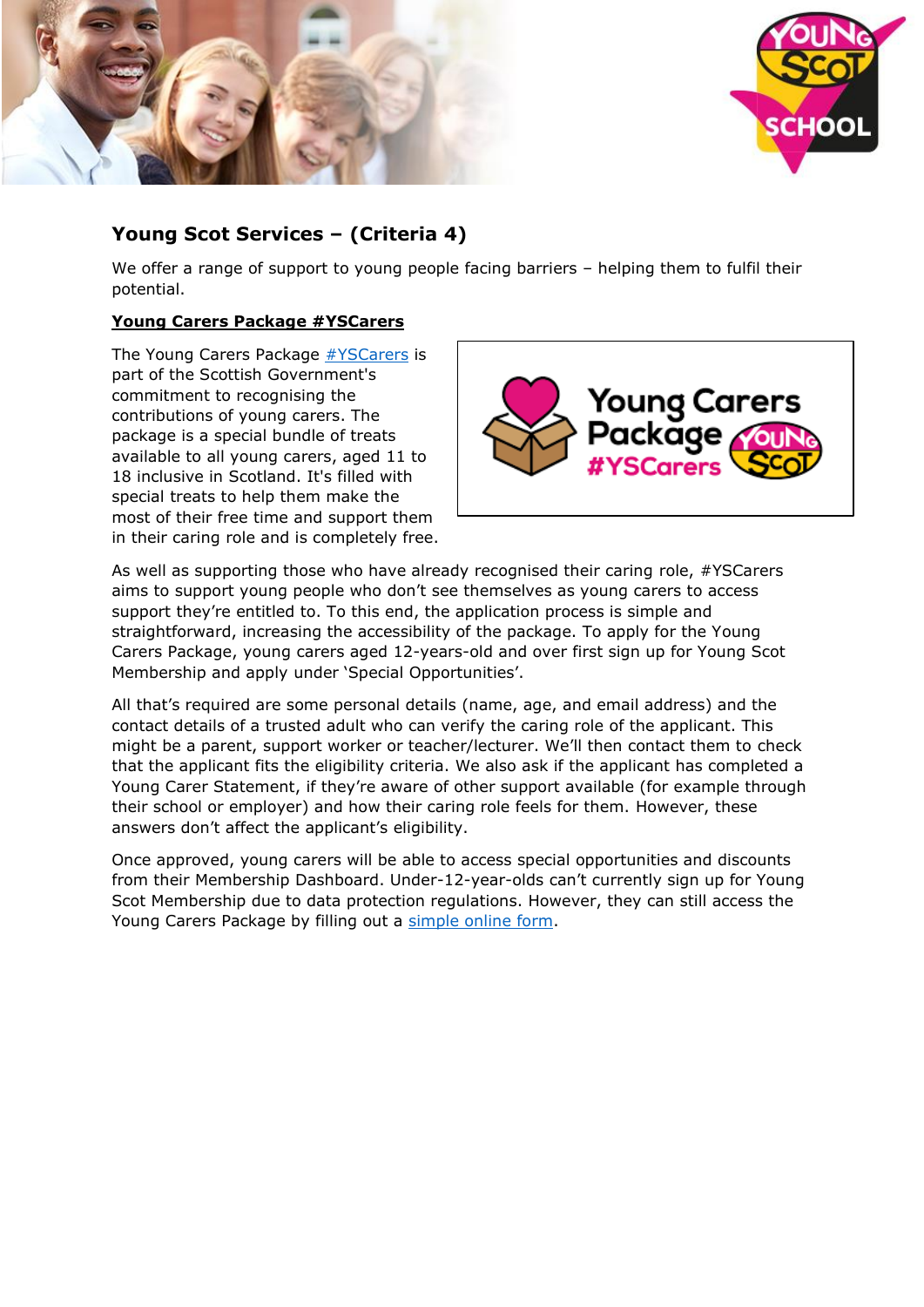

#### **Young Scot Next #YSNext**

[#YSNext](https://youngscot.net/young-scot-next-ysnext) is our entitlements offer for 16- 25-year-olds who are not in education or employment. It's designed to support them to develop new skills, make their everyday living easier, and promote good health and wellbeing.

Through #YSNext, we aim to improve the ability of financially vulnerable young people to make informed decisions and choices and reduce financial barriers, including those faced because of COVID-19.



The package offers support tailored to the circumstances of each young person therefore applications are assessed on a case-by-case basis. Successful applicants will be sent vouchers to support their next steps to employment, depending on the needs identified in their application. Support might include

- Vouchers for clothing, for example to attend interviews.
- Vouchers for books or study materials to develop skills and knowledge and boost CVs.
- Vouchers for technology if digital inclusion is a barrier.
- Vouchers for essential such as food or other supplies.

Applicants will also receive vouchers which support their wellbeing, based on what young people told us would be most useful. This might include access to Spotify, a subscription to the Happy Newspaper, self-care vouchers or vouchers for cafés.

We hope that #YSNext can make a substantial difference to the lives of young people, helping them to take their next steps to employment and supporting them as they transition.

Applying for #YSNext is quick and simple. Young people aged 16-25 just need to sign up [for Membership](https://membership.young.scot/home/) and look for the #YSNext reward. To apply for support, there is a simple questionnaire about their circumstances, barriers, and ambitions. This allows us to identify support which will best meet their needs. Once an application is assessed and approved, vouchers are issued via email.

[Find out more about #YSNext](https://young.scot/get-informed/national/ysnext-apply-for-ysnext)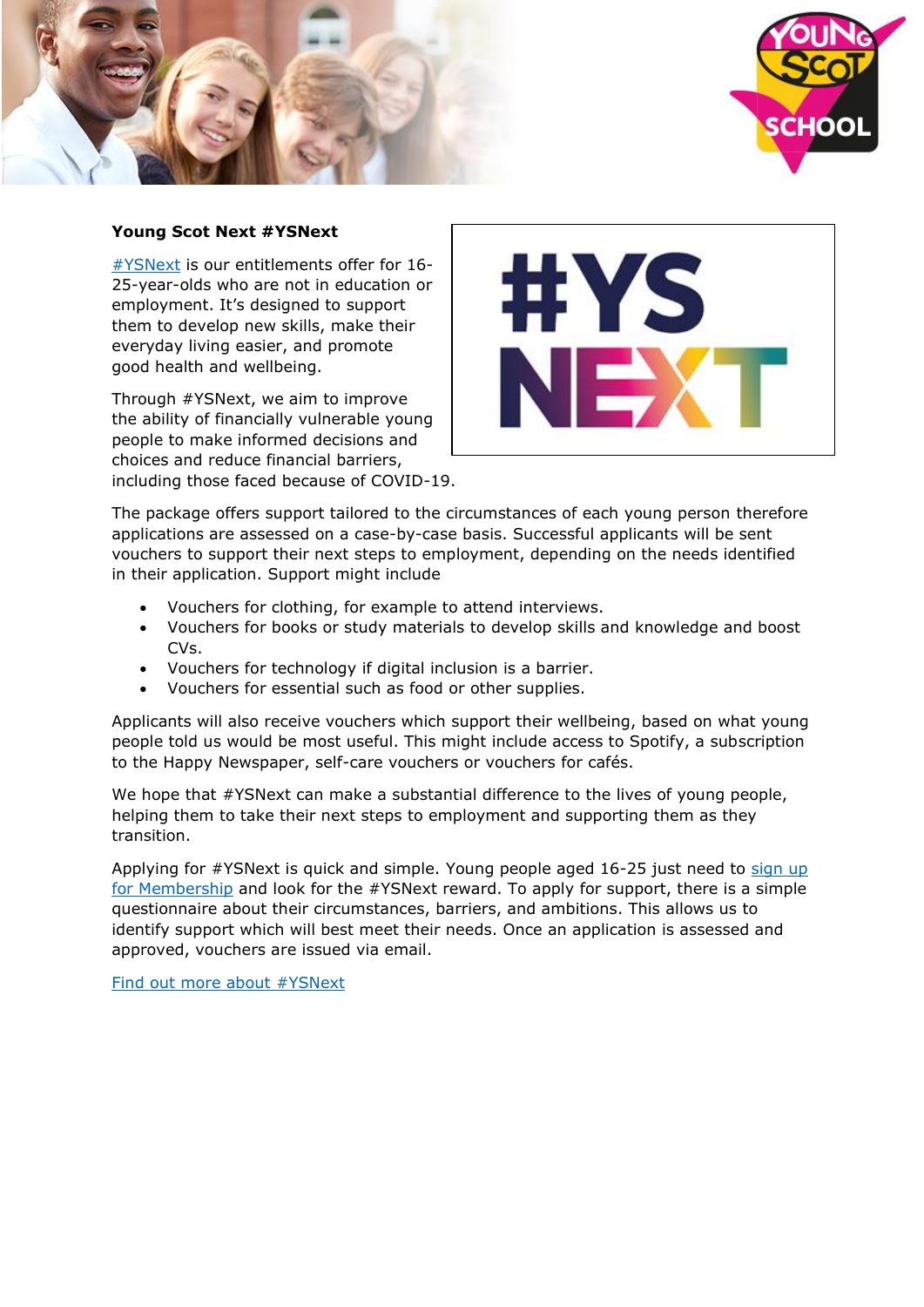



#### **[#YSAttain](https://youngscot.net/attainment) and Bespoke Entitlements**

Over the past few years, we've supported Dundee, Falkirk, Highland, North Ayrshire, North Lanarkshire and Renfrewshire councils to use the Young Scot NEC to provide practical, local entitlements to young people. The entitlements included local information, travel tickets, out of school food provision, access to leisure and extracurricular activities, and help to reduce the cost of the school day. These are all known to improve health and wellbeing – drivers to improving attainment, reducing inequality, and challenging poverty. As they are delivered via the Young Scot NEC, young people access these entitlements free of stigma. To find out more about #YSAttain and how your school can get involved, email [attainment@young.scot.](mailto:attainment@young.scot)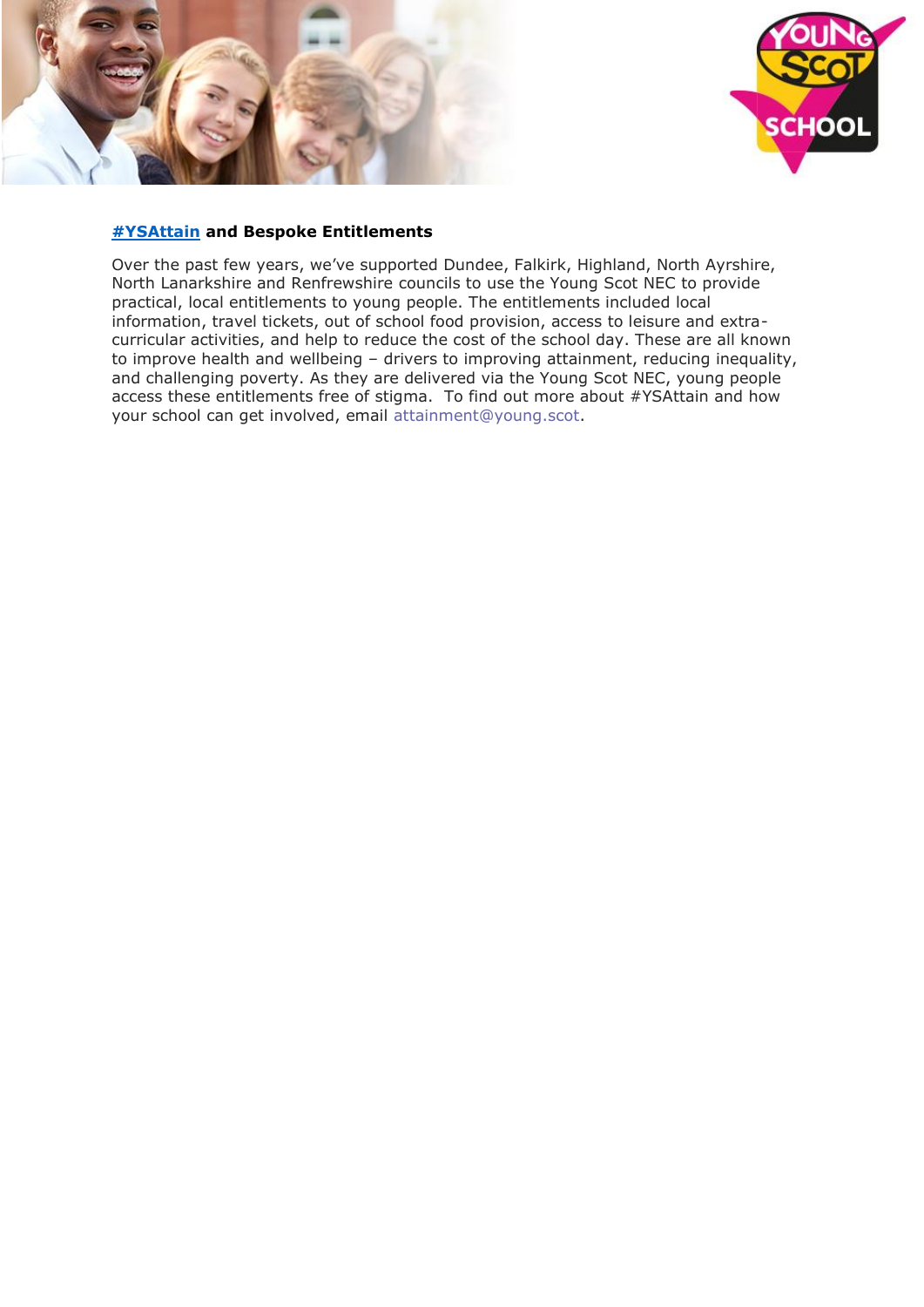



# **Young Scot Information and Resources (Criteria 5)**

[young.scot](https://young.scot/) is Scotland's leading website for young people, packed with quality-assured and specialised youth information.

We deliver this information to young people via the digital spaces they spend their time in, including Snapchat, Instagram, Facebook, TikTok and YouTube. We also translate key information and social media content into Gaelic.

We work with quality-assured partners and experts to develop information on important



issues such as mental health, relationships, money, employment and education. We also align our information to the European Youth Information Charter.

Access to quality-assured information helps to build resilience, confidence and a sense of community in young people. We believe there can be no effective participation without information. We also believe that young people have a right to quality-assured and factually accurate information, and should have the information literacy skills to identify,



evaluate and use that information. This is particularly important due to the growth of fake news and misinformation.

[young.scot](https://young.scot/) provides articles which cover a huge range of topics. These can be used in class to discuss a certain topic or for individual learners to read about their interests.

You can visit our [content calendar](https://youngscot.net/digital-content-and-campaigns) which explains when our newest content will be released. By clicking on the pictures below the calendar, you can access our Instagram posts that provide quick tips and links to activities your learners will find engaging and relevant.

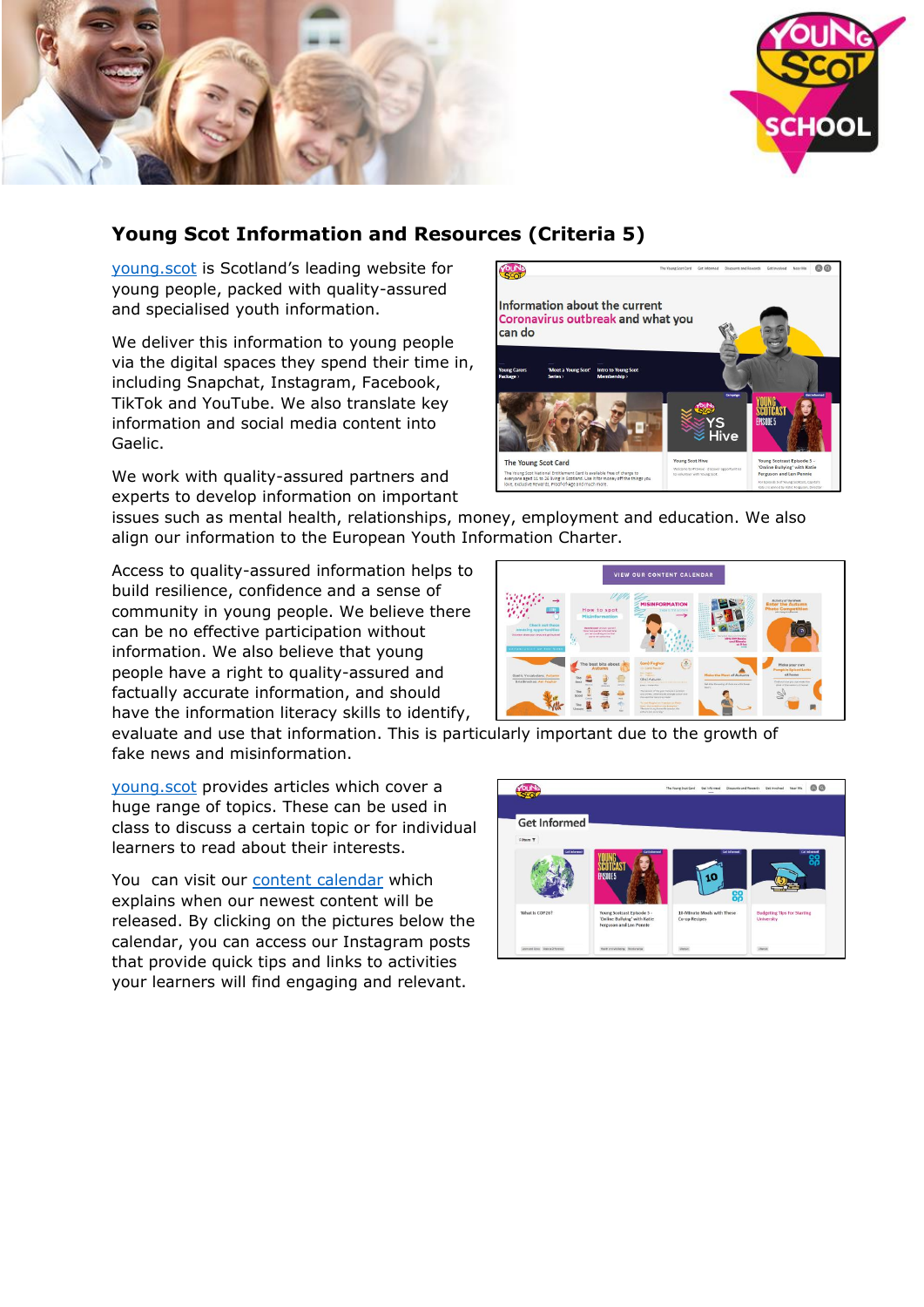



#### **Learning Resources**

Schools, parents, guardians and community learning hubs can use our digital information and [our learning resources](https://youngscot.net/learning-resources) to support learning activities. The information covers a range of topics that can facilitate learning across the curriculum.

To enhance this learning, we offer online resources and activities linked to the Experiences and Outcomes of the Curriculum for Excellence. They vary from activities that are solely completed online – to activities that involve writing, creating, making or doing at home. Some can be completed online, and others don't require a computer.

#### 'This Must be the Place' Learning Resource Pack – Learning for Sustainability

['This Must be the Place' Learning Resource Pack](https://youngscot.net/learning-resources#this-must-be-the-place) is based on Nesta's This Must be the Place initiative – nine scenarios showing what Scotland could look like to live and work in a sustainable and hopeful future. We've developed an exciting set of learning resources for schools to use based on these scenarios, including:

- Direct Democracy
- Powerful Communities
- Living Locally
- Dear Green Places
- Technology and Nature
- Industrial Rewilding
- Sustainable Industry
- Out of Office
- Our Home

The activities in the learning resource pack will help schools to support learners to imagine the place they want Scotland to look like in the future. The information and tasks will enable learners to understand what a sustainable Scotland could look like. They will also provide opportunities for learners to think about how they can be involved and help to work towards this.

#### **[Activate your Rights -](https://youngscot.net/learning-resources#activate-your-rights) UNCRC**

In partnership with the Scottish Government and Children in Scotland, we've created an activity pack on children and young people's rights.

These exciting activities we co-designed by children and young people across Scotland. You can download the whole pack, or the individual sections depending on what you want to focus on.

There's also articles, videos, podcasts, and quizzes in the ActivateYourRights section of young.scot for young people to access themselves.

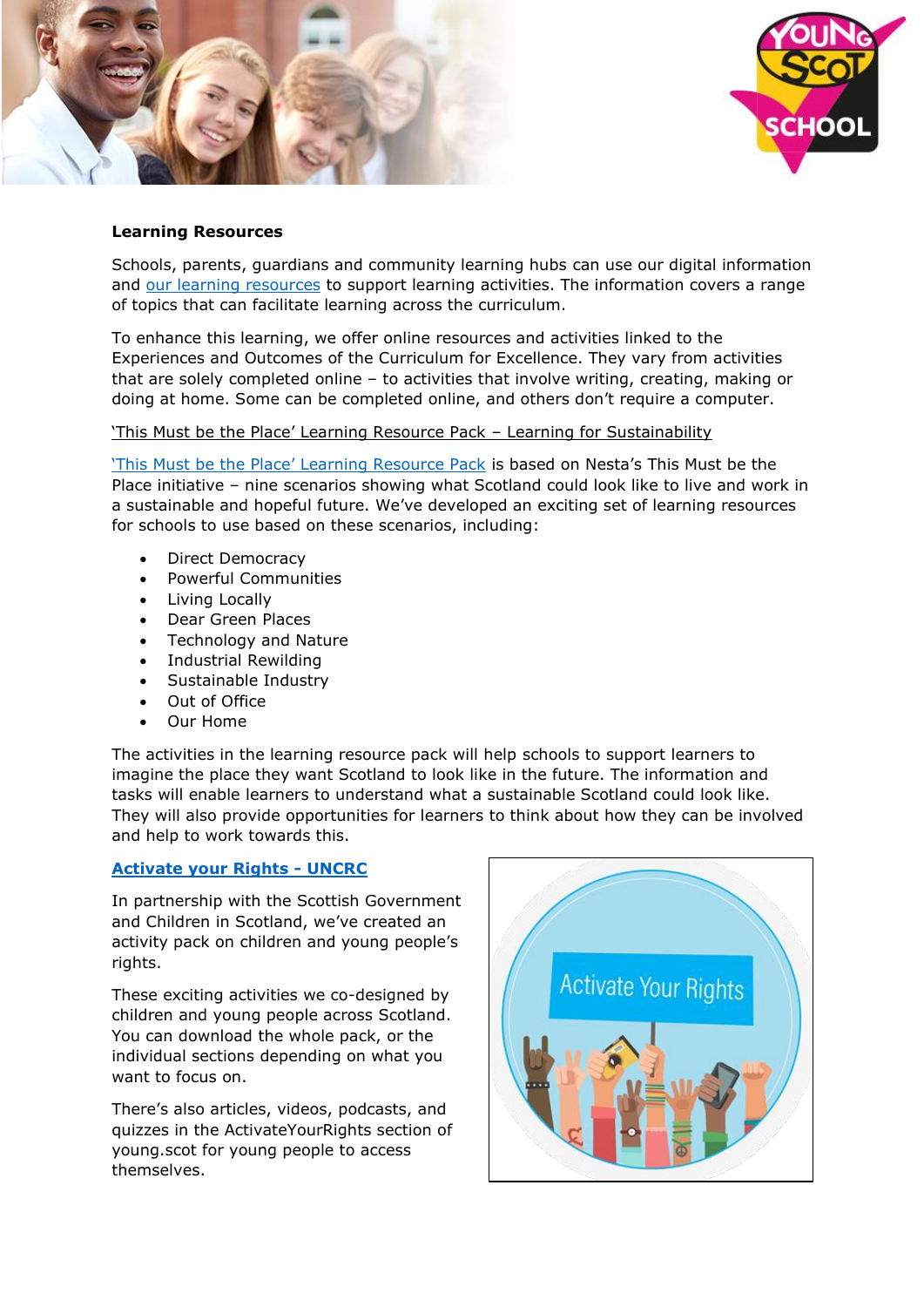



#### **[#AyeFeel](https://young.scot/campaigns/national/aye-feel)**

#AyeFeel is a collection of information and resources that support young people's emotional wellbeing. The site and its content help young people to understand that it's perfectly normal to be dealing with fear, uncertainty, anger, or sadness during difficult circumstances.

It contains quality-assured information, expert advice and content made for young



people by young people. It covers topics such as how to improve sleep, managing stress, productive ways to spend time online and coping with conflict.

#### **[#MoneyandMe](https://youngscot.net/learning-resources#money-and-me)**

We have created learning resources based on our [Money & Me](https://young.scot/campaigns/national/money-and-me) campaign to inform young people about managing money, debt and budgeting for the future, in partnership with The Money and Pensions Service Youth Checkpoints Programme. These resources include a "Jargonbuster" to make sense of



popular money terms and a "How to Be Better at Managing Your Money" resource which allows learners to practice skills for the future in a real-life context.

# **Connect with Young Scot – (Criteria 6)**

Your school can contact your local authority Young Scot representative to collaborate on local Young Scot opportunities, including:

- Bulk Young Scot NEC processes in your school.
- Creating local digital content on young.scot/near-me

To find out who your local authority representative is, please visit [young.scot/card.](https://youngscotenterprise-my.sharepoint.com/personal/charlotteh_young_scot/Documents/Microsoft%20Teams%20Chat%20Files/young.scot/card)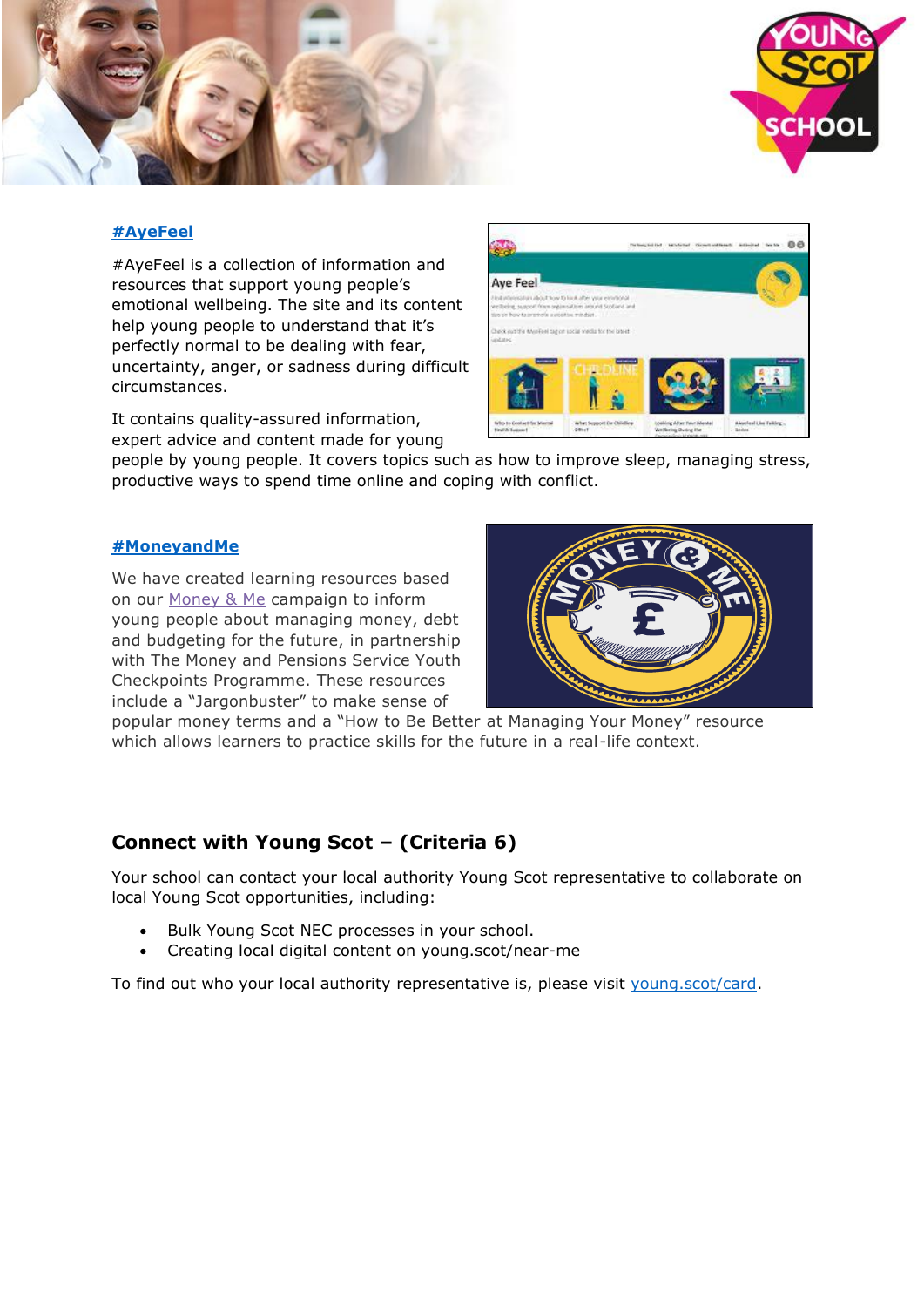



#### **Personal and Social Education (PSE)**

We want to support PSE teachers to use our information services to support learners as they consider and work towards their future career goals.

To help learners build their Personal Statement with volunteering opportunities, you can search for and direct them towards opportunities related to their chosen field.

You can see all our available volunteering opportunities by heading to young.scot and looking at the Get [Involved](https://young.scot/get-involved) page. You can use the filters to find volunteering opportunities in your area and/or choose different categories.



#### Physical and Emotional Wellbeing

We know that PSE teachers often share information on physical and emotional wellbeing, especially when learners have concerns about their mental health. Our [#AyeFeel](https://young.scot/campaigns/national/aye-feel) resources are there to support these conversations.

#### To support the Curriculum for

Excellence Benchmarks for Personal and Social Education, you might also choose to share our information to classes or for targeted intervention for groups or individuals.

For example, we have quality-assured articles and videos pertaining to alcohol and drugs that will allow learners to make informed choices.

HWB 3-38a, HWB 3-40a, HWB 3-40b



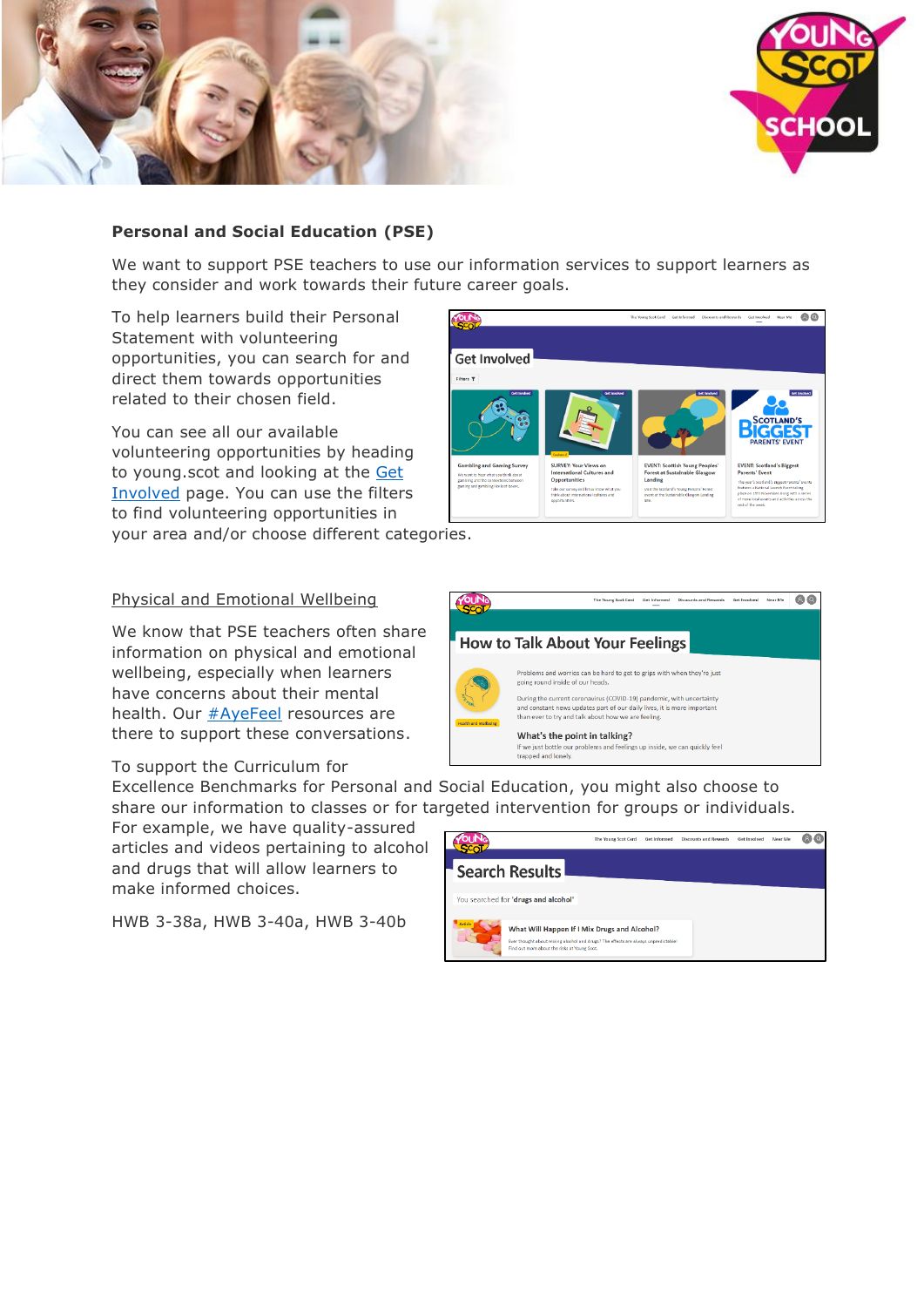



#### **Appendix 1 - List of National Discounts accessed in-person with the Young Scot NEC**

| <b>IRN-BRU Carnival</b>               | £3 discount on tickets                           |  |
|---------------------------------------|--------------------------------------------------|--|
| Young Driver                          | 15% off driving lessons for those aged 10 -17    |  |
| Palace of Holyroodhouse               | 25% off Admission                                |  |
| <b>HAGGIS Adventures</b>              | 10% Off 1-10 Day Adventures of Scotland          |  |
| Scotmid                               | 10% off                                          |  |
| The Edinburgh Dungeon                 | 20% Off Admission                                |  |
| Schuh                                 | 10% off                                          |  |
| The Outward Bound Trust               | 10% off Summer Adventures                        |  |
| Ryze Ultimate Trampoline Parks        | Extra Jump Time                                  |  |
| Arnold Clark Car & Van Rental         | Two Hours for the Price of One, Monday to Friday |  |
| <b>Historic Houses</b>                | £1 entry                                         |  |
| <b>BSM</b>                            | Buy one driving lesson, get one free             |  |
| Cotswold Outdoor                      | 15% Off                                          |  |
| Co-op                                 | 10% off                                          |  |
| <b>Historic Environment Scotland</b>  | £1 entry                                         |  |
| National Trust for Scotland           | £1 entry to gardens and grounds                  |  |
| Cass Art                              | 10% off                                          |  |
| Fat Buddha Store                      | 10% off Streetwear                               |  |
| GO Outdoors                           | 10% off                                          |  |
| <b>Blacks</b>                         | 15% off                                          |  |
| Millets                               | 15% off                                          |  |
| Scottish Citylink                     | 20% off fares                                    |  |
| Cineworld                             | <b>Student Rates</b>                             |  |
| National Museum of Flight             | 25% off Admission Prices                         |  |
| Edinburgh International Book Festival | <b>Concession Price Tickets</b>                  |  |
| Edinburgh International Festival      | 50% off Tickets                                  |  |
| RZSS Edinburgh Zoo                    | Concession price tickets                         |  |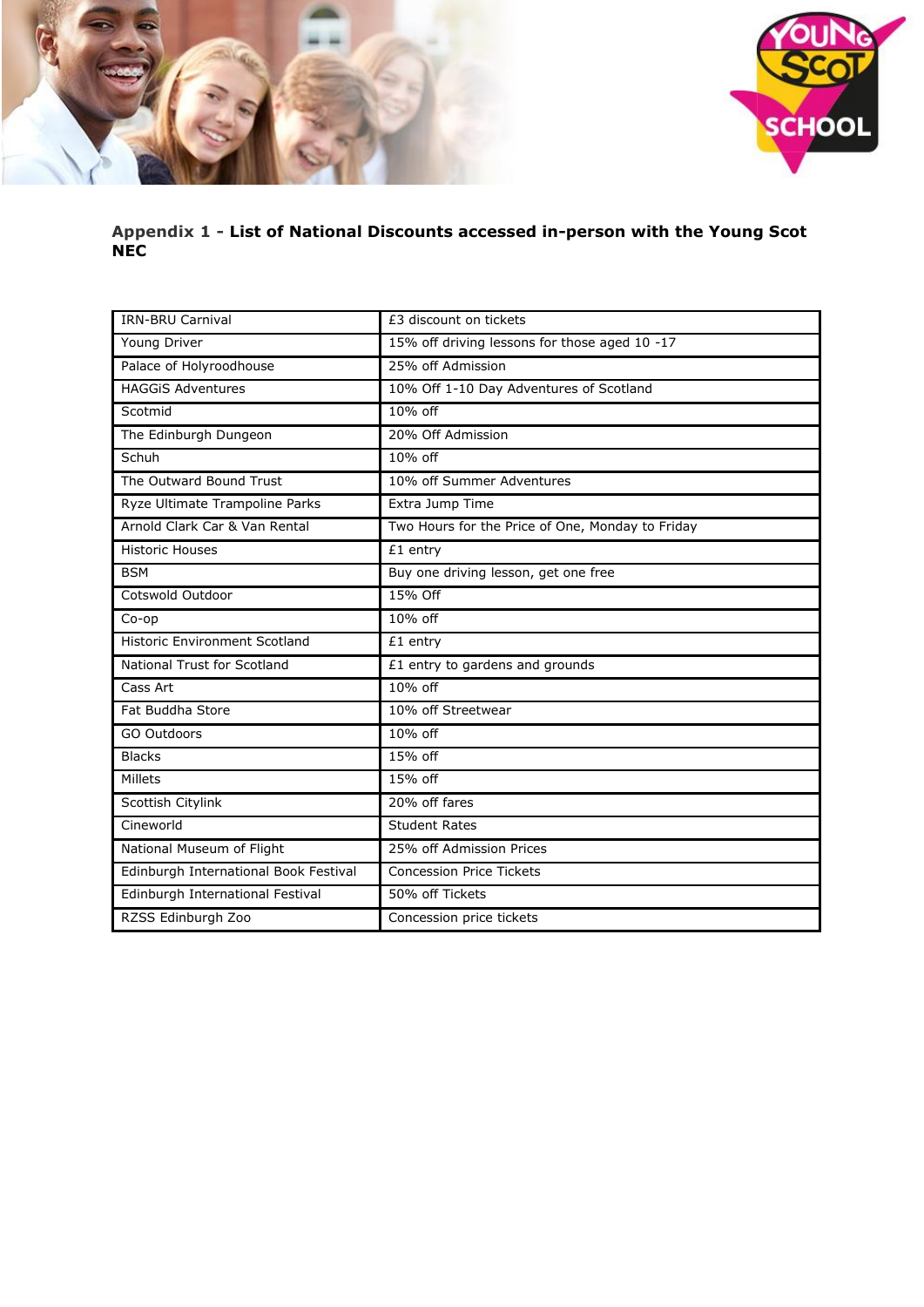



| Camera Obscura & World of Illusions  | 10% off                                                 |  |
|--------------------------------------|---------------------------------------------------------|--|
| Isle of Skye Candle Company          | $20%$ off                                               |  |
| Jessops                              | 25% Off Photo Printing                                  |  |
| Pizza Hut Restaurants                | 20% off                                                 |  |
| RZSS Edinburgh Zoo                   | Discounted Membership                                   |  |
| Loganair/Flybe                       | <b>Student Airfares</b>                                 |  |
| Euro Hostel                          | Up to 15% off reservations                              |  |
| City of Edinburgh Tours              | Save £2 on selected tours                               |  |
| Chocolates of Glenshiel              | 20% off all products                                    |  |
| Archers Sleepcentre                  | $10%$ off                                               |  |
| Deep Sea World                       | 20% off                                                 |  |
| Bedlam Paintball                     | Free entry for up to 10 players                         |  |
| The Academy of Music and Sound       | 10% Discount on Selected Courses                        |  |
| Scottish Opera                       | £10 Performance Tickets                                 |  |
| Taco Mazama                          | 10% off                                                 |  |
| Scottish Segway Centre               | 10% off Monday to Thursday Bookings                     |  |
| New Lanark World Heritage Site       | 25% Off Entry and Exhibition Ticket Discounts           |  |
| <b>Historic Environment Scotland</b> | 10% Off Entry Fees                                      |  |
| <b>Highland Fling</b>                | 10% off bungee jumping and thrilling outdoor activities |  |